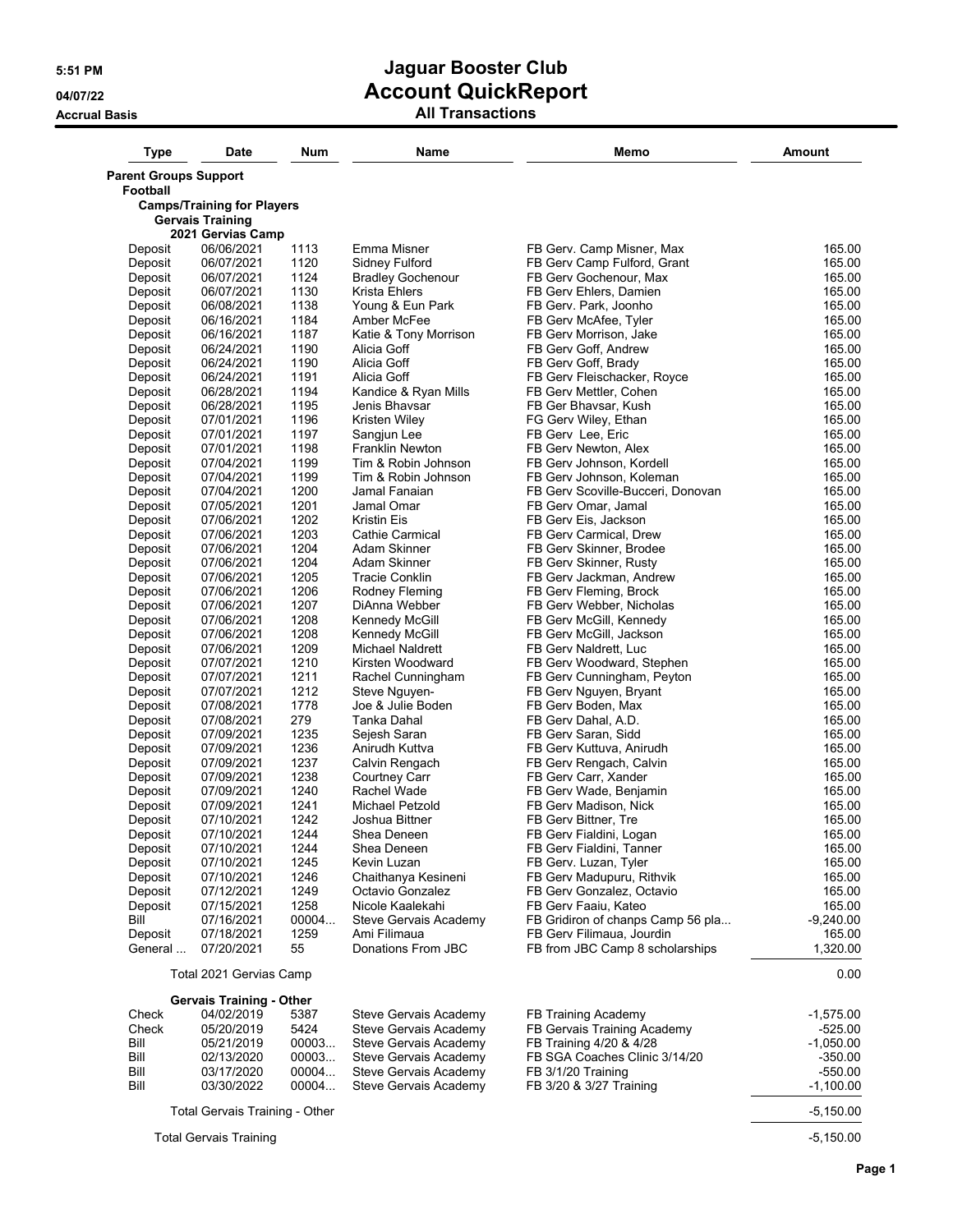| Type               | Date                                      | Num           | Name                                                  | Memo                                                                 | Amount                   |
|--------------------|-------------------------------------------|---------------|-------------------------------------------------------|----------------------------------------------------------------------|--------------------------|
|                    | <b>Camps/Training for Players - Other</b> |               |                                                       |                                                                      |                          |
| Deposit            | 07/18/2017                                |               | Football                                              | FB Camp Fees                                                         | 10,675.00                |
| Bill               | 07/18/2017                                | 73623         | <b>Starline Luxury Coaches</b>                        | FB Camp Transportation                                               | $-2,953.58$              |
| Bill<br>Bill       | 07/18/2017<br>07/24/2017                  | Camp          | Wenatchee School Dist No<br>Kelli Huemiller-Reimburse | FB Team Camp<br>Gatorade Bfast7/16, 7/17 & 7/18 Lu                   | $-3,060.00$<br>-1,023.99 |
| Bill               | 07/24/2017                                |               | April Cunningham-Reimbur                              | Reimburse FB Camp Breakfast                                          | $-155.35$                |
| Bill               | 07/24/2017                                |               | Kristie McVay-Reimburse                               | Reimburse Lunch FB Camp Jimmy                                        | $-558.42$                |
| Bill               | 07/24/2017                                |               | Larry Bonson-Reimburse                                | Reimburse FB Camp DQ Blizzards                                       | $-211.67$                |
| Check              | 08/17/2017                                | 5008          | Torrey Meyers-Reimburse                               | Medicine, Water, Dinners, Pictures                                   | $-350.67$                |
| Check<br>Bill      | 09/21/2017<br>01/30/2018                  | 5038<br>00002 | Kristien Jie<br>Steve Gervais Academy                 | FB Refund<br>FB Team Training 9 sessions @ \$5                       | $-40.00$<br>$-4,725.00$  |
| Deposit            | 02/16/2018                                |               | Football                                              | Football Training paid by Square                                     | 2,167.66                 |
| Deposit            | 03/09/2018                                |               | Football                                              | Gervais Spring Training                                              | 4,775.00                 |
| Deposit            | 03/09/2018                                |               | Football                                              | Gervais Spring Trainging                                             | 650.00                   |
| General            | 03/09/2018                                | 9             | Football                                              | FB Training Deposit Discrepancy                                      | 200.00                   |
| Deposit            | 03/19/2018<br>03/20/2018                  |               | Football<br>Football                                  | FB Training<br><b>FTBL Training</b>                                  | 400.00<br>600.00         |
| Deposit<br>Check   | 05/07/2018                                | 5151          | Charter + Empire                                      | FB Buses to Camp 2 buses round trip                                  | -4,788.48                |
| Check              | 05/17/2018                                | 5158          | Skyline Gridiron Club                                 | <b>FB7v7</b>                                                         | -1,075.00                |
| Deposit            | 06/27/2018                                |               | Football                                              | FB Camp & player pack fee                                            | 300.00                   |
| Deposit            | 06/28/2018                                |               | Football                                              | 14 Camp Fees                                                         | 4,200.00                 |
| Deposit            | 06/28/2018                                |               | Football                                              | FB Camp Fees \$618-\$21.78 Fee for                                   | 596.22<br>$-416.26$      |
| Check<br>Deposit   | 07/07/2018<br>07/12/2018                  | 5196          | Veronica Clayton-Reimburse<br>Football                | FB Chair Rental Wenatchee Camp<br>Camp-Square fees                   | 298.03                   |
| Deposit            | 07/16/2018                                |               | Football                                              | FB 29 Wenatche camps at \$300 Each                                   | 8,700.00                 |
| Deposit            | 07/16/2018                                |               | Square                                                | FB 1/2camp Wenatchee                                                 | 148.94                   |
| Check              | 07/18/2018                                | 5020          | Wenatchee Football Camp                               | 57 FB camps                                                          | $-5,700.00$              |
| Deposit            | 07/25/2018                                | 1663          | Troy Olson & Jeannie Chung                            | FB Wenatchee Camp                                                    | 300.00                   |
| Check<br>Check     | 07/27/2018<br>07/27/2018                  | 5200<br>5201  | <b>Bunsong Pumma</b><br>Karen Bronson                 | FB Camp Costco, Walmart & Smart<br>FB Camp Ice, Medical Supplies & C | $-643.22$<br>-99.39      |
| Check              | 07/27/2018                                | 5202          | Karla DeLong                                          | FB Camp Swimming                                                     | $-397.50$                |
| Check              | 07/27/2018                                | 5203          | Kristie McVay-Reimburse                               | FB Camp Ice, benadryl, motrin                                        | -145.90                  |
| Check              | 07/27/2018                                | 5204          | Veronica Clayton-Reimburse                            | FB Camp Food, pizza & Ice                                            | $-2,319.08$              |
| Check              | 07/31/2018                                | 5206          | April Cunningham-Reimbur                              | FB Camp Ice                                                          | $-161.82$                |
| Check              | 07/31/2018                                | 5205<br>5279  | Julie Boden-Reimburse                                 | FB CAmp Pedialite                                                    | $-300.27$<br>$-650.00$   |
| Check<br>Deposit   | 12/17/2018<br>05/09/2019                  |               | Left Coast Elite<br>Bettina Thompson                  | FB 7 on 7 passing<br>FB Camp Thompson                                | 200.00                   |
| Deposit            | 05/10/2019                                |               | Stephanie Goff                                        | Cole Mitchell FB Camp                                                | 200.00                   |
| Deposit            | 05/14/2019                                |               | Kennedy McGill                                        | FB McGill Camp                                                       | 200.00                   |
| Deposit            | 05/14/2019                                |               | Kristina Stolte                                       | FB Stoltle Camp                                                      | 200.00                   |
| Deposit            | 05/16/2019                                |               | Heejin Shin<br>Justin Goff                            | FB Heejin Shin Camp                                                  | 200.00<br>400.00         |
| Deposit<br>Deposit | 05/20/2019<br>05/20/2019                  |               | Amy MArlin                                            | FB Camp Andrew & Brady Goff<br>FB Camp Marlin                        | 200.00                   |
| Deposit            | 05/21/2019                                |               | Anthony Calozza                                       | FB Camp Calozza                                                      | 200.00                   |
| Deposit            | 05/22/2019                                |               | Veronica Clayton                                      | FB Camp Clayton                                                      | 200.00                   |
| Deposit            | 05/22/2019                                |               | Shea Deneen                                           | FB Camp Faildini                                                     | 200.00                   |
| Deposit            | 05/27/2019                                |               | Aaron & Kimberly Blindheim                            | FB Camp Blindheim                                                    | 200.00                   |
| Deposit<br>Deposit | 05/28/2019<br>05/28/2019                  |               | Michael Naldrett<br>Paula McAteer                     | FB Camp Luc Naldrett<br>FB Camp McAteer                              | 200.00<br>200.00         |
| Deposit            | 05/31/2019                                |               | Katherince Scott                                      | FB Camp Scott                                                        | 200.00                   |
| Deposit            | 06/03/2019                                |               | Sushil Bogati                                         | FB Camp Bogati                                                       | 200.00                   |
| Deposit            | 06/03/2019                                |               | April Cunningham                                      | FB Camp Cunningham                                                   | 200.00                   |
| Deposit            | 06/05/2019                                |               | Karla & Chris DeLong                                  | FB Camp DeLong                                                       | 200.00                   |
| Deposit<br>Deposit | 06/06/2019<br>06/06/2019                  |               | <b>ALISHA DETORRES</b><br>Adriana Madison             | <b>FBL Camp DeTorres</b><br>FBL Camp Madison                         | 200.00<br>200.00         |
| Deposit            | 06/06/2019                                |               | Farhiya Jama                                          | FB Camp Jama                                                         | 200.00                   |
| Deposit            | 06/06/2019                                |               | <b>Brian Whittaker</b>                                | FB Camp Whittaker                                                    | 200.00                   |
| Deposit            | 06/06/2019                                |               | Kevin Luzan                                           | FB 2 Camp Luzan                                                      | 400.00                   |
| Deposit            | 06/06/2019                                |               | Mark Drees                                            | FB Camp Drees                                                        | 200.00                   |
| Deposit<br>Deposit | 06/07/2019<br>06/07/2019                  |               | Tony & Kelli Huemiller<br>Patrick & Brooke Mitchell   | FB Camp Huemiller<br>FB Camp Mitchell                                | 200.00<br>200.00         |
| Deposit            | 06/07/2019                                |               | Dan Moren                                             | FB Camp Moren                                                        | 200.00                   |
| Deposit            | 06/10/2019                                |               | Lyndee Hakim                                          | FB Camp Hakim                                                        | 200.00                   |
| Deposit            | 06/10/2019                                |               | Joni Halgren                                          | FB Camp Halgren                                                      | 200.00                   |
| Deposit            | 06/10/2019                                |               | Pavel Shapovalov                                      | FB Camp Shapovalov                                                   | 200.00                   |
| Deposit            | 06/10/2019                                |               | Derrick Boss                                          | FB Camps Boss                                                        | 200.00                   |
| Deposit<br>Deposit | 06/10/2019<br>06/10/2019                  | 559<br>2896   | Ravindra & Loonam Wayse<br>Chris & Melissa Bissenden  | FB Camp Wayse<br>FB Camp Bissenden                                   | 200.00<br>200.00         |
| Deposit            | 06/10/2019                                | 1006          | Rachel Wade                                           | FB Camp Wade                                                         | 200.00                   |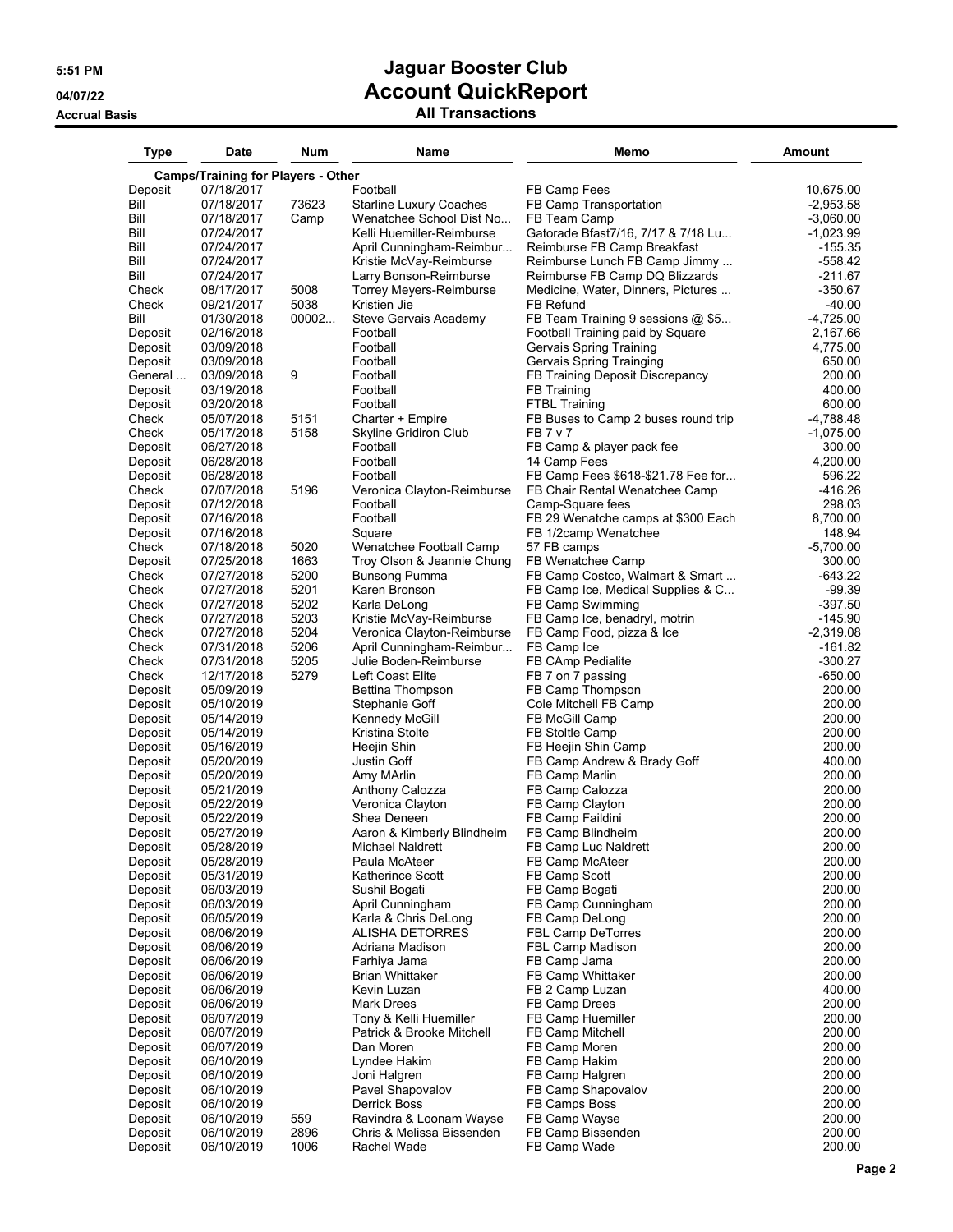| <b>Type</b> | Date                                     | <b>Num</b> | Name                             | Memo                                 | <b>Amount</b> |
|-------------|------------------------------------------|------------|----------------------------------|--------------------------------------|---------------|
| Deposit     | 06/10/2019                               | 7082       | Roxana Palacios                  | FB Camp Palacios                     | 200.00        |
| Deposit     | 06/10/2019                               | 9546       | Tim & Robin Johnson              | FB Camp Johnson-Kordell              | 200.00        |
| Deposit     | 06/10/2019                               | 3339       | Young & Eun Park                 | FB Camp Park                         | 200.00        |
| Deposit     | 06/10/2019                               | 4220       | Shannon & Christopher Ad         | FB Camp Adams                        | 200.00        |
| Deposit     | 06/10/2019                               | 1748       | Joe & Julie Boden                | FB Camp Boden                        | 200.00        |
| Deposit     | 06/10/2019                               |            | <b>Bunsong Pumma</b>             | FB Camp Pumma                        | 200.00        |
| Deposit     | 06/10/2019                               |            | Gopal Rengan Lakhsmanan          | FB Camp Lakhsmanan                   | 200.00        |
| Deposit     | 06/10/2019                               | 5406       | Nichol & Jeffrey Dalziel         | FB Camp Dalziel                      | 200.00        |
| Deposit     | 06/10/2019                               | 7931       | Posheng Lu & Lien Nguyen         | FB Camp Antony Lee                   | 200.00        |
| Deposit     | 06/10/2019                               | 2414       | Renae & Matt Penhollow           | FB Camp Penhollow                    | 206.00        |
| Deposit     | 06/10/2019                               | 1113       | Sankar & Bhavani Ganta           | FB Camp Ganta                        | 200.00        |
| Deposit     | 06/10/2019                               |            | Adma Skinner                     | FB 2 Camp Skinner                    | 400.00        |
| Deposit     | 06/10/2019                               |            | Mylene & Benjamin Claveria       | FB Camp Claveria                     | 200.00        |
|             | 06/10/2019                               |            | Kaila Dawson                     | FB Camp Dawson                       | 200.00        |
| Deposit     |                                          |            |                                  | FB Camp Jenkins                      | 200.00        |
| Deposit     | 06/10/2019                               |            | Gregory Jenkins                  |                                      |               |
| Deposit     | 06/10/2019                               |            | Adam Olsen                       | FB Camp Adam Olsen                   | 200.00        |
| Deposit     | 06/10/2019                               |            | <b>Ross Pulfer</b>               | FB Camp Pulfer                       | 200.00        |
| Deposit     | 06/10/2019                               | 9601       | AJB Contractors, Inc.            | FB Camp Scholarships                 | 1,500.00      |
| Deposit     | 06/11/2019                               |            | Ana Minerva Navarrete            | FB Camp Navarrete                    | 200.00        |
| Deposit     | 06/11/2019                               |            | Aaron & Kimberly Blindheim       | FB Camp Blindheim                    | 200.00        |
| Deposit     | 06/12/2019                               |            | Dat Nguyen                       | FB Camp Nguyen                       | 200.00        |
| Deposit     | 06/12/2019                               |            | Kirsten Woodward                 | FB Camp Woodward                     | 150.00        |
| Deposit     | 06/12/2019                               |            | Benjamin Kim                     | FB Camp Kim                          | 200.00        |
| Deposit     | 06/14/2019                               |            | Mannaseth Freeman                | FB Camp Freeman                      | 200.00        |
| Deposit     | 06/14/2019                               |            | Henry Kaalekahi                  | FB Camp Kaalekahi                    | 200.00        |
| Check       | 06/26/2019                               | 5484       | Mac Clark                        | FB Food at Camp                      | $-776.49$     |
| Check       | 06/27/2019                               | 5483       | Scott Weaver-Reimburse           | <b>Staples Pouch</b>                 | $-32.03$      |
| Check       | 06/27/2019                               | 5483       | Scott Weaver-Reimburse           | Dairy Queen                          | $-71.28$      |
| Bill        | 07/23/2019                               | 72219      | Lakewood Sports Booster          | FB Tournament                        | $-325.00$     |
| Bill        | 07/24/2019                               | INVN       | <b>Ryland Spencer</b>            | FB DIY Recruiting Seminar            | $-200.00$     |
| Check       | 08/24/2019                               | 5505       | North Creek High School A        | FB CWU Camp                          | $-24,290.84$  |
| Check       | 09/29/2019                               | 5527       | Scott Weaver-Reimburse           | FB Office Supplies                   | 0.00          |
| Bill        | 11/06/2019                               | 11061      | North Creek High School A        | FB Buses to Camp                     | $-1,179.90$   |
| Check       | 07/06/2021                               | 5884       | <b>GPYFA</b>                     | FB 7 on 7 Glacier Peak HS            | $-350.00$     |
| Check       | 07/06/2021                               | 5883       | void                             | Void                                 | 0.00          |
| Bill        | 07/21/2021                               | FB La      | Lakewood Sports Booster          | FB Lakewood 7v7 Lineman Challenge    | $-325.00$     |
| Check       | 07/21/2021                               | 5891       | <b>GPYFA</b>                     | FB 2 JV 7v7                          | $-200.00$     |
|             | Total Camps/Training for Players - Other |            |                                  |                                      | $-10,059.29$  |
|             | <b>Total Camps/Training for Players</b>  |            |                                  |                                      | $-15,209.29$  |
|             | <b>Coaches Expenses</b>                  |            |                                  |                                      |               |
| Bill        | 06/12/2017                               | 17-9252    | K & S Sports Promotions, I       | NC FB Shirts, Shorts, pullover, hats | $-2,988.20$   |
| Bill        | 10/03/2017                               | 17-9426    | K & S Sports Promotions, I       | Football Wear Polos, tshirts, sweats | $-2,459.00$   |
| Check       | 01/15/2018                               | Debit      | <b>Glazier Digital</b>           | <b>Coaching Seminar</b>              | $-479.00$     |
| Check       | 02/26/2018                               | Transfer   | Football                         | <b>FB Coaches Auction Tickets</b>    | $-255.00$     |
| Bill        | 05/30/2018                               | 18-0127    | K & S Sports Promotions, I       | FB Coaches Apparel                   | -2,050.00     |
| Check       | 07/07/2018                               | Debit      | <b>Hyatt Regency</b>             | <b>FB Coaches Retreat</b>            | $-800.00$     |
| Check       | 07/26/2018                               | Debit      | <b>Hyatt Regency</b>             | FB Hotel Coaches Clinic              | -489.80       |
| Check       | 08/13/2018                               | Debit      | <b>Hyatt Regency</b>             | <b>FB Coaches Retreat</b>            | -431.21       |
| Bill        | 08/17/2018                               | Retreat    | Torrey Meyers-Reimburse          | FB Coaches Retreat Meals             | $-602.33$     |
| Check       | 08/21/2018                               |            | <b>Hyatt Regency</b>             | FB coaches retreat                   | $-272.80$     |
| Check       | 12/12/2018                               | 5309       | K & S Sports Promotions, I       | FB Coaches Gear                      | $-990.00$     |
| Bill        | 04/05/2019                               | 8604       | <b>Talaris Conference Center</b> | FB COaches Retreat                   | $-605.25$     |
| Bill        | 06/14/2019                               | 19-0210    | K & S Sports Promotions, I       | FB Coaches Gear                      | $-4,424.00$   |
| Check       | 08/14/2019                               | Debit      | Talaris Conference Center        | <b>FB Retreat Coaches Rooms</b>      | $-1,286.60$   |
| Check       | 08/14/2019                               | Debit      | <b>Talaris Conference Center</b> | FB Coaches Retreat Conf Rooms        | $-677.09$     |
| Check       | 08/21/2019                               | 5504       | Torrey Meyers-Reimburse          | FB Coaches Retreat Meal              | $-382.17$     |
| Bill        | 10/10/2019                               | 10101      | North Creek High School A        | FB Coaches Stipend Cory Tuiolenuu    | $-3,500.00$   |
| Bill        | 10/10/2019                               | 10101      | North Creek High School A        | FB Coaches Stipend Tide Williams     | $-3,500.00$   |
| Bill        | 10/10/2019                               | 10101      | North Creek High School A        | FB Coaches Stipend Mac Clark         | $-3,500.00$   |
| Bill        | 10/14/2019                               | 10101      | North Creek High School A        | FB Coaches Stipend Jason Thedso      | $-3,500.00$   |
| Check       |                                          | Debit      | <b>Bartell Drugs</b>             | <b>BBB Coaches Card</b>              | $-17.62$      |
|             | 01/02/2020                               | Debit      | North Thurston Booster Club      |                                      |               |
| Check       | 01/07/2020                               |            |                                  | FB 6 Coaches Trainings               | $-300.00$     |
| Check       | 03/25/2020                               | Debit      | Glazier Digital                  | <b>FB Coaches Clinic</b>             | -499.00       |
| Bill        | 07/01/2020                               | 19-0636    | K & S Sports Promotions, I       | FB Coaches Gear                      | $-440.00$     |
| Check       | 12/08/2020                               | 5793       | <b>Torrey Meyers-Reimburse</b>   | Glazier clinic                       | 0.00          |
| Check       | 01/19/2021                               | 5801       | <b>Torrey Meyers-Reimburse</b>   | Glazier clinic                       | 0.00          |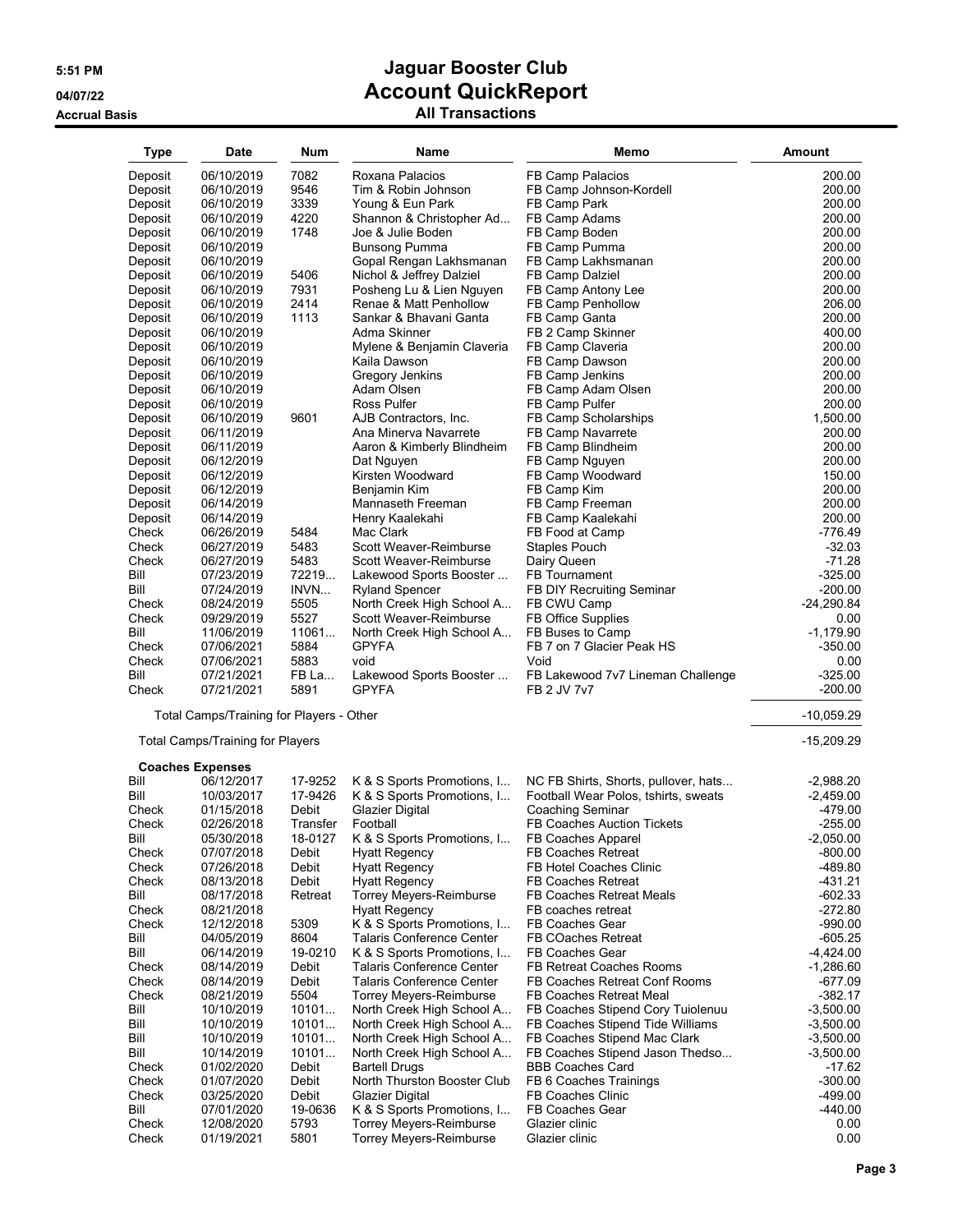| <b>Type</b>      | <b>Date</b>                   | <b>Num</b>   | Name                           | Memo                                | Amount       |
|------------------|-------------------------------|--------------|--------------------------------|-------------------------------------|--------------|
| Check            | 02/28/2021                    | 5809         | <b>Torrey Meyers-Reimburse</b> | Glazier clinic                      | $-199.00$    |
| Bill             | 03/04/2021                    | Taylor       | North Creek High School A      | Coaches Stipend-Bean                | $-2,625.00$  |
| Bill             | 03/04/2021                    | Ryan         | North Creek High School A      | Coaches Stipend-Walleman            | $-2,625.00$  |
| Bill             | 03/04/2021                    | Eric C       | North Creek High School A      | Coaches Stipend-Cole                | $-2,625.00$  |
| Bill             | 03/04/2021                    | Taylor       | North Creek High School A      | Coaches Stipend-Cox                 | $-2,625.00$  |
|                  |                               |              |                                |                                     |              |
| Bill             | 03/04/2021                    | Tide         | North Creek High School A      | Coaches Stipend-Williams            | $-2,625.00$  |
| Check            | 08/21/2021                    | 5905         | <b>Torrey Meyers-Reimburse</b> | FB Coaches Retreat                  | -628.95      |
| Bill             | 09/07/2021                    | 21-288       | K & S Sports Promotions, I     | FB Coaches Gear (qty15)             | $-4,500.00$  |
| Bill             | 10/18/2021                    | Josh         | North Creek High School A      | FB Coaches Stipend-Josh Creel       | $-3,500.00$  |
| Bill             | 10/18/2021                    | Eric C       | North Creek High School A      | FB Coaches Stipend-Eric Cole        | $-3,500.00$  |
| Bill             | 10/18/2021                    | Taylor       | North Creek High School A      | FB Coaches Stipend-Taylor Bean      | $-3,500.00$  |
| Bill             | 11/23/2021                    | 11232        | North Creek High School A      | FB State Coaches Rooms              | $-202.46$    |
|                  | <b>Total Coaches Expenses</b> |              |                                |                                     | $-63,604.48$ |
| <b>Equipment</b> |                               |              |                                |                                     |              |
| Check            | 03/20/2018                    | 5117         | North Creek High School A      | FB Outdoor Speakers                 | 0.00         |
| Bill             | 03/22/2018                    | SAP 6        | Riddell                        | FB Decals for Helmets               | $-451.14$    |
| Bill             | 03/22/2018                    | SAP 6        | Riddell                        | FB Decals for Helmets SM9           | $-74.10$     |
| Check            | 03/27/2018                    | 5124         | North Creek High School A      | <b>Football Speakers</b>            | -538.58      |
| Check            | 05/29/2018                    | 5164         | North Creek High School A      | <b>FB Weight Equipment</b>          | $-1,594.09$  |
| Check            | 06/14/2018                    | 5184         | North Creek High School A      | FB Weight Room Equipment            | $-512.12$    |
| Check            | 06/14/2018                    | 5185         | North Creek High School A      | <b>FB Mouth Guards</b>              | $-110.65$    |
| Bill             | 06/27/2018                    | FB Le        | North Creek High School A      | FB Leaderboard                      | $-1,070.00$  |
| Check            | 07/03/2018                    | <b>Debit</b> | <b>HUDL</b>                    | FB HUDL                             | $-1,507.80$  |
| Check            | 08/17/2018                    | Debit        | <b>HUDL</b>                    | FB HUDL Assist                      | $-1,615.50$  |
| Check            | 01/24/2019                    | 5336         | Game Breaker                   | FB Helmets for summer league 7 on 7 | 0.00         |
| Check            | 01/31/2019                    | Debit        | Game Breaker                   | FB 7V7 Helmets                      | $-999.80$    |
| Check            | 07/15/2019                    | 5486         | <b>Torrey Meyers-Reimburse</b> | FB Equipment-Footballs              | $-1,325.85$  |
| Check            | 07/17/2019                    | 5480         | North Creek High School A      | FB HUDL                             | $-1,617.00$  |
| Bill             | 09/05/2019                    | 0905F        | Karla & Chris DeLong           | <b>FB Equipment Armor</b>           | $-229.96$    |
| Bill             | 09/22/2019                    | 0922E        | Karla & Chris DeLong           | FB iPad Equipment                   | $-341.41$    |
| Check            | 10/03/2019                    | Debit        | <b>XXXBSN Sports-Bellevue</b>  | <b>FB Helmet Covers</b>             | $-167.04$    |
| Check            | 11/21/2019                    | 5588         | Mac Clark                      | FB Misc Laundry Supplies            | $-99.13$     |
| Bill             | 05/08/2020                    | 60403        | Riddell                        | FB 19 Helmets                       | $-8,299.48$  |
| Check            | 07/01/2020                    | 00087        | <b>HUDL</b>                    | FB HUDL Assist                      | $-1,617.00$  |
| Check            | 07/01/2020                    | 00087        | <b>HUDL</b>                    | FB HUDL Gold                        | $-1,724.80$  |
| Check            | 07/02/2020                    | 00087        | <b>HUDL</b>                    | FB HUDL Assist                      | $-1,617.00$  |
| Check            | 08/06/2020                    | Debit        | Microsoft                      | FB Microsoft Account                | $-109.19$    |
| Bill             | 02/10/2021                    | QT#2         | Riddell                        | FB Mouthguards                      | $-243.36$    |
| Check            | 03/01/2021                    | 5812         | Mac Clark                      | <b>FB Laminated Pouches</b>         | $-45.76$     |
|                  |                               | 5819         |                                |                                     | $-79.06$     |
| Check<br>Bill    | 03/17/2021                    |              | Mac Clark                      | <b>FB Supplies</b>                  |              |
|                  | 05/10/2021                    | <b>INV01</b> | North Creek High School A      | FB HUDL Gold                        | $-1,724.80$  |
| Bill             | 06/30/2021                    | INVO1        | North Creek High School A      | FB HUDL Sideline Premium            | $-1,617.00$  |
| Bill             | 07/17/2021                    | <b>INV01</b> | North Creek High School A      | FB HUDL Unlimited Game Scout 12     | $-1,617.00$  |
| Bill             | 07/20/2021                    | 07202        | <b>Torrey Meyers-Reimburse</b> | FB Drone for filming                | $-474.31$    |
| Check            | 08/03/2021                    | 5894         | Mac Clark                      | FB Oxi Clean, Organizer & Drone M   | $-83.58$     |
| Check            | 08/06/2021                    | Debit        | Microsoft                      | Football email account              | $-109.19$    |
| Check            | 09/01/2021                    | 5910         | Mac Clark                      | FB Office Supplies & Film equip     | $-47.98$     |
| Bill             | 10/07/2021                    | 10072        | Mac Clark                      | FB Pink Socks & Laundry Soap        | $-108.68$    |
| Bill             | 11/23/2021                    | 11232        | Julie Boden Reimburse          | FB Towel for Ball                   | $-26.94$     |
| Bill             | 03/02/2022                    | 91623        | <b>BSN Sports, LLC</b>         | FB Gear Girdles, Knee pads, Socks,  | $-1,868.30$  |
| Bill             | 04/04/2022                    | 91664        | <b>BSN Sports, LLC</b>         | FB Helmet Decals                    | -511.30      |

Total Equipment -34,178.90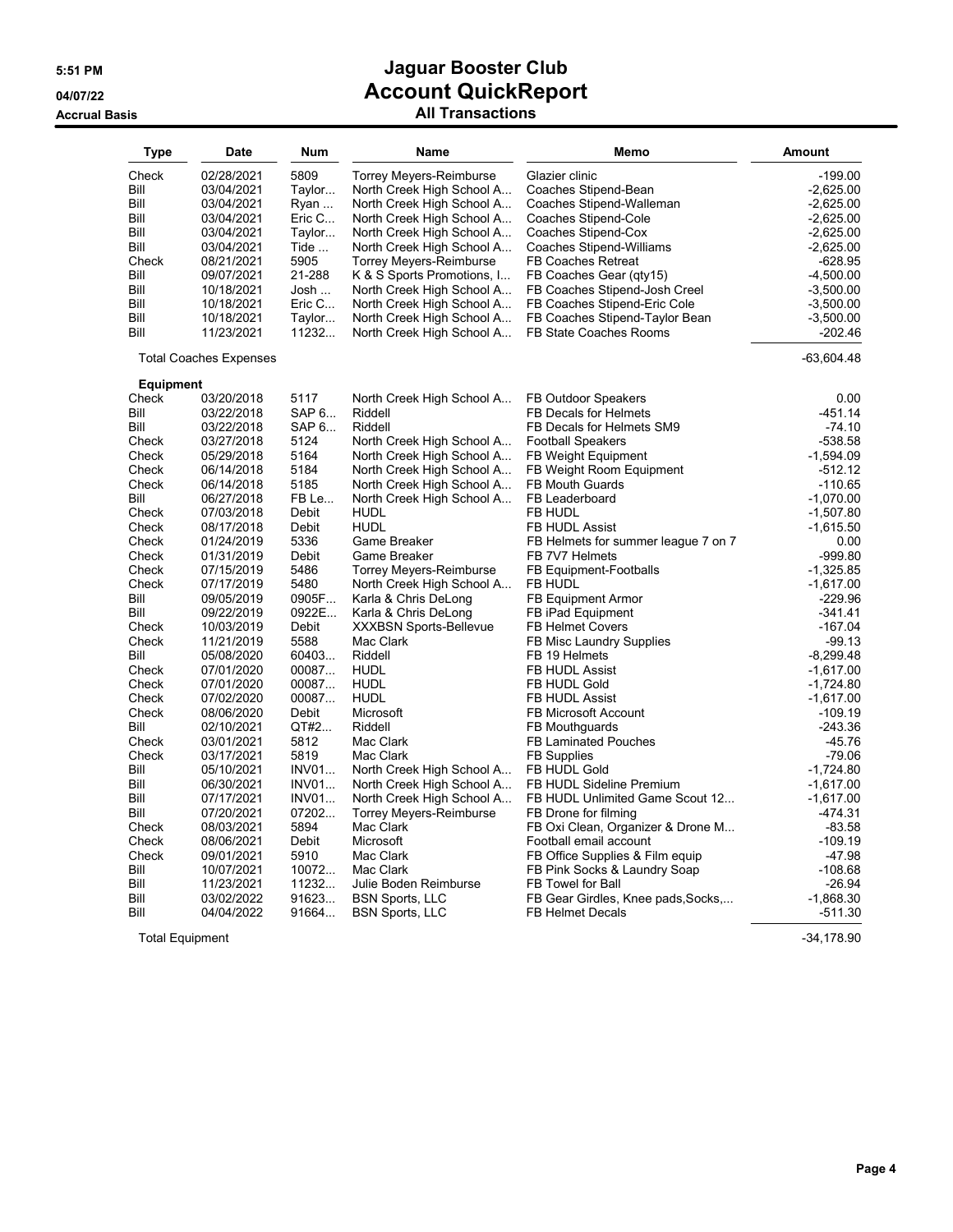| <b>Type</b>             | <b>Date</b>                                      | Num             | Name                                | Memo                                                      | Amount                |
|-------------------------|--------------------------------------------------|-----------------|-------------------------------------|-----------------------------------------------------------|-----------------------|
| <b>FB Auction</b>       |                                                  |                 |                                     |                                                           |                       |
| Check                   | 03/02/2018                                       | Transfer        | Football                            | \$250 Ticket Contest Winner                               | 250.00                |
| Bill                    | 03/07/2018                                       | 131145          | Winspire, Inc.                      | Pro Sports Fan Getaway Consignm                           | $-2,695.00$           |
| Bill                    | 03/15/2018                                       | Italy           | Sojourn Ventures, Inc.              | Italy 4@ \$1700 Consignment Fees                          | $-6,800.00$           |
| Bill                    | 03/15/2018                                       | Bali            | Sojourn Ventures, Inc.              | Bali 6@ \$1600 Consignment Fees                           | $-9,600.00$           |
| Bill                    | 03/15/2018                                       | Mahnaz          | Zulu Nyala Game Lodge               | Zulu Nyala Consignment Fees                               | $-1,250.00$           |
| General                 | 03/15/2018                                       | 5               | Football                            | Football Only With Consignment Pr                         | 24,820.00             |
| General                 | 03/15/2018                                       | 5               | Football                            | The Met-Big Board                                         | 500.00                |
| General                 | 03/15/2018                                       | 5               | Football                            | Take Flight-Big Board                                     | 400.00                |
| General                 | 03/15/2018                                       | 5               | Football                            | BBB & FTBL Estate Planning \$346/2                        | 173.00                |
| General                 | 03/15/2018                                       | 5               | Football                            | FTBL & Wrestling \$190/2                                  | 95.00                 |
| General                 | 03/15/2018                                       | 5               | Football                            | Consignment Funds to Pay out                              | 27,145.00             |
| Bill                    | 03/21/2018                                       | Reimb           | Karla & Chris DeLong                | <b>Whiskey Consignment</b>                                | $-1,087.32$           |
| Bill                    | 03/21/2018                                       | Reimb           | Karla & Chris DeLong                | FB Basket Fillers for auction                             | -43.07                |
| Bill                    | 03/22/2018                                       | 032218          | Sojourn Ventures, Inc.              | Consignment Itally                                        | $-1,700.00$           |
| Bill                    | 03/22/2018                                       | 032218          | Sojourn Ventures, Inc.              | Changed Bali to Italy                                     | $-200.00$             |
| Bill<br>Bill            | 04/02/2018<br>12/02/2018                         | Africa<br>FB Au | Zulu Nyala Game Lodge               | Africa 3 @ \$1250 Consignment Fees<br>FB Auct. Commitment | $-3,750.00$<br>-49.99 |
| General                 | 04/04/2019                                       | 27              | Karla & Chris DeLong<br>Football    |                                                           | 643.02                |
| Bill                    | 09/25/2019                                       | 092519          | North Creek High School A           | FB Auction Buy out Finalize<br>Washer & Dryer             | $-2,155.00$           |
| General                 | 11/01/2020                                       | 49              | Football                            | <b>Auction Proceeds to Groups</b>                         | 4,390.00              |
| Deposit                 | 03/31/2022                                       |                 | Alicia Goff                         | 50/50 Winning Cash \$1,345 1/3 to FB                      | 448.34                |
| General                 | 04/04/2022                                       | 59              | Jaguar Booster Club                 | 2022 Auction Disbursement                                 | 13,395.00             |
| General                 | 04/04/2022                                       | 59              | Alicia Goff                         | FB 1/3 50/50 Winner-Alicia Goff                           | 448.33                |
| <b>Total FB Auction</b> |                                                  |                 |                                     |                                                           | 43,377.31             |
| Deposit                 | <b>FB Corporate Donation/Match</b><br>12/26/2017 |                 | Andi Stark                          | FB Microsoft Donation (\$500.00-\$4                       | 495.87                |
| Deposit                 | 01/11/2018                                       | 1200            | Goff Land Company Inc.              | Football Match Sponsorship                                | 3,000.00              |
| Deposit                 | 04/25/2018                                       |                 | <b>Benevity Fund</b>                | FB Corp Match Blindheim                                   | 300.00                |
| Deposit                 | 04/30/2018                                       | 5494            | Costco Wholesale Executv            | FB Executive Match Delong                                 | 2,150.00              |
| Deposit                 | 05/23/2018                                       |                 | <b>Benevity Fund</b>                | FB Microsoft Emp. Donation 4.30.18                        | 446.49                |
| Deposit                 | 09/24/2018                                       |                 | <b>Benevity Fund</b>                | FB Blindheim Corp Match-No 20%                            | 600.00                |
| Deposit                 | 11/26/2018                                       |                 | <b>Benevity Fund</b>                | FB Corp Match-RayThompson                                 | 40.00                 |
| Deposit                 | 12/21/2018                                       |                 | <b>Benevity Fund</b>                | <b>FB Charlton Donation</b>                               | 1,021.61              |
| Deposit                 | 01/18/2019                                       | 650308          | Johnson & Johnson                   | FB Martin Corporate Grant                                 | 966.90                |
| Deposit                 | 03/06/2019                                       | 621127          | Johnson & Johnson                   | J&J Corp Match for Martin Family                          | 2,000.00              |
| Deposit                 | 03/21/2019                                       | 633936          | Johnson & Johnson                   | FB J & J Corp Match                                       | 33.10                 |
| Deposit                 | 03/21/2019                                       |                 | Boeing                              | FB Corp Match Andrew Ferng                                | 200.00                |
| Deposit                 | 03/25/2019                                       |                 | <b>Benevity Fund</b>                | FB Corp Match Tim Johnson                                 | 150.00                |
| Deposit                 | 04/24/2019                                       |                 | <b>Benevity Fund</b>                | <b>FB Charlton Donation</b>                               | 621.44                |
| Deposit                 | 05/06/2019                                       | 119896          | Johnson & Johnson                   | FB Martin Corp Match                                      | 1,448.00              |
| Deposit                 | 05/24/2019                                       |                 | Tim & Robin Johnson                 | FB Johnson Corp Match                                     | 9,738.00              |
| Check                   | 06/22/2019                                       | 5477            | Tim Johnson                         | <b>Gates Foundation</b>                                   | $-3,000.00$           |
| Check                   | 06/24/2019                                       | 5479            | Shea Deneen                         | FB Gates Foundation                                       | $-2,500.00$           |
| Deposit                 | 07/09/2019                                       | 6591            | Costco                              | FB Corp Match DeLong                                      | 3,500.00              |
| Deposit                 | 07/09/2019                                       | 9550            | Tim Johnson                         | FB Gates Triple Match                                     | 3,000.00              |
| Deposit                 | 07/24/2019                                       |                 | <b>Benevity Fund</b>                | FB GatesShea Deneen Corp Match                            | 10,000.00<br>9,000.00 |
| Deposit                 | 08/26/2019                                       |                 | <b>Benevity Fund</b>                | FB Gates Match Johnson                                    | 900.00                |
| Deposit<br>Deposit      | 09/25/2019<br>10/24/2019                         |                 | <b>Benevity Fund</b><br>Ravi Sankar | FB Corp Match Tim Johnson<br>FB Sankar Support Match      | 300.00                |
| Deposit                 | 10/24/2019                                       |                 | Shea Deneen                         | FB Corp Match Logan Fialdini                              | 120.00                |
| Deposit                 | 12/24/2019                                       |                 | <b>Benevity Fund</b>                | FB Corp Match Ravi Sankar                                 | 300.00                |
| Deposit                 | 01/04/2020                                       | 6914            | Costco Wholesale Executy            | FB Corp Match DeLong                                      | 2,500.00              |
| Deposit                 | 02/12/2020                                       |                 | Boeing                              | Andrew Ferng Boeing Corp Match                            | 400.00                |
| Check                   | 04/21/2020                                       | 5685            | Tim Johnson                         | FB 2020 FB Support                                        | -6,000.00             |
| Deposit                 | 04/21/2020                                       |                 | Tim Johnson                         | FB Gates Foundation from FB Supp                          | 6,000.00              |
| Deposit                 | 04/30/2020                                       |                 | <b>Benevity Fund</b>                | FB Gates Found. t. Johnson                                | 2,508.00              |
| Deposit                 | 06/01/2020                                       | 29266           | Frontstream                         | FB Delong Corp Match                                      | 1,170.00              |
| Deposit                 | 06/01/2020                                       |                 | <b>Benevity Fund</b>                | FB Gates Foundation Match                                 | 18,000.00             |
| Deposit                 | 08/12/2020                                       | 29717           | Frontstream                         | FB Corp Match                                             | 1,365.00              |
| Deposit                 | 12/22/2020                                       |                 | Frontstream                         | FB Corp MAtch-DeLong                                      | 1,170.00              |
| Deposit                 | 02/10/2021                                       | 30756           | Frontstream                         | FB Costco Match DeLong                                    | 1,365.00              |
| Check                   | 02/28/2021                                       | 5810            | Shea Deneen                         | FB Gates Foundation 3x Match                              | $-2,500.00$           |
| Deposit                 | 04/30/2021                                       |                 | <b>Benevity Fund</b>                | FB Corp Match                                             | 7,500.00              |
| Deposit                 | 04/30/2021                                       |                 | <b>Benevity Fund</b>                | FB Orignial Amount Back                                   | 2,500.00              |
| Deposit                 | 07/30/2021                                       |                 | <b>Benevity Fund</b>                | FB Corp Match Morrison, Tony                              | 310.50                |
| Deposit                 | 08/30/2021                                       |                 | <b>Benevity Fund</b>                | FB Corp Match Tim Johnson                                 | 50.00                 |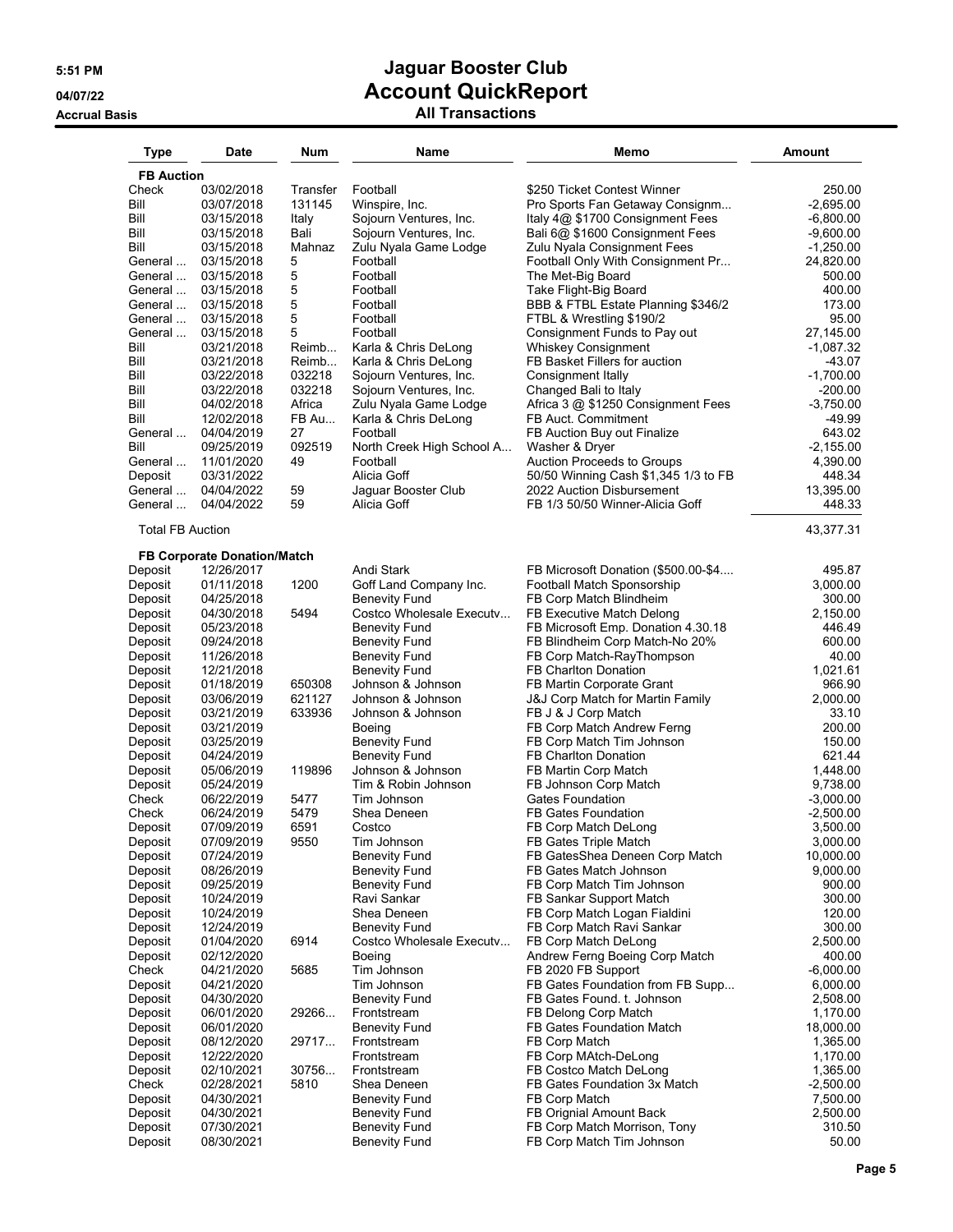### **Accrual Basis All Transactions**

| <b>Type</b>        | <b>Date</b>                                                              | Num         | <b>Name</b>                           | Memo                                                  | Amount                 |
|--------------------|--------------------------------------------------------------------------|-------------|---------------------------------------|-------------------------------------------------------|------------------------|
| Deposit<br>Deposit | 09/30/2021<br>10/22/2021                                                 |             | <b>Benevity Fund</b><br>Football      | FB Corp Match Elvidge<br>FB Corp Match Martin, Joel   | 310.50<br>300.00       |
|                    | <b>Total FB Corporate Donation/Match</b>                                 |             |                                       |                                                       | 81,780.41              |
|                    | <b>FB Ongoing Fundraiser</b><br>2019 Program Sales<br>2021 Program Sales |             |                                       |                                                       |                        |
| Deposit            | 09/11/2021                                                               |             | Football                              | FB Programs 9.10.21                                   | 95.00                  |
| Deposit            | 10/03/2021                                                               |             | Football                              | FB Programs                                           | 40.00                  |
| Deposit            | 10/05/2021                                                               | cash        | Football                              | FB Program Cash                                       | 246.00                 |
| Deposit            | 10/10/2021                                                               |             | Football                              | FB Programs 10/9/21                                   | 40.00                  |
| Deposit            | 10/31/2021                                                               |             | Football                              | FB Programs                                           | 125.00                 |
|                    | Total 2021 Program Sales                                                 |             |                                       |                                                       | 546.00                 |
|                    | 2019 Program Sales - Other                                               |             |                                       |                                                       |                        |
| Deposit            | 09/09/2019                                                               |             | Football                              | FB Programs 9.7.19                                    | 25.00                  |
| Deposit            | 09/10/2019                                                               |             | Football                              | FB 44 Programs                                        | 210.00                 |
| Deposit            | 09/16/2019                                                               |             | Football                              | FTL 6 Prog Square                                     | 30.00                  |
| Deposit            | 09/16/2019                                                               |             | Football                              | FTBL 40 Cash Programs                                 | 200.00                 |
| Deposit            | 10/07/2019                                                               |             | Football                              | FB 10.3.19 Programs                                   | 40.00                  |
| Deposit            | 10/21/2019                                                               |             | Football                              | FB Programs 10/18/19                                  | 30.00                  |
| Deposit            | 10/25/2019                                                               |             | Football                              | FB 10.24 Programs                                     | 100.00                 |
| Deposit            | 10/25/2019                                                               |             | Football                              | FB Programs                                           | 50.00                  |
| Deposit            | 11/05/2019                                                               |             | Football                              | FB 11/2 Programs                                      | 125.00<br>810.00       |
|                    | Total 2019 Program Sales - Other                                         |             |                                       |                                                       |                        |
|                    | Total 2019 Program Sales                                                 |             |                                       |                                                       | 1,356.00               |
|                    | <b>5K Fundraiser</b>                                                     |             |                                       |                                                       |                        |
| Bill               | 01/30/2018                                                               | Permit      | <b>Snohomish County Parks</b>         | FB 5K Rund Permit                                     | $-108.00$              |
| Bill               | 01/30/2018                                                               | 1120        | Tortoise and Hare-Seattle             | FB 5K Run Timers                                      | $-500.00$              |
| Check              | 06/17/2018                                                               | 5187        | <b>Brook Mitchell-Reimburse</b>       | FB 5k Food, Awards & Tshirts                          | 0.00                   |
| Check              | 06/17/2018                                                               | 5188        | <b>Brook Mitchell-Reimburse</b>       | FB 5k Tshirts, prizes, food                           | $-962.61$              |
| Deposit            | 06/18/2018                                                               |             | Football                              | FB 5k Day of Race Entries                             | 280.00                 |
| Check              | 06/28/2018                                                               | 5194        | <b>Brook Mitchell-Reimburse</b>       | FB 5k Food                                            | $-203.86$              |
| Deposit            | 07/16/2018                                                               |             | Football                              | FB Donation 5k                                        | 100.00                 |
| Deposit            | 07/16/2018                                                               |             | Football                              | FB Donation 5k 20% to JBC                             | $-20.00$               |
| Deposit            | 07/25/2018<br>07/25/2018                                                 | 1088        | Tortoise and Hare-Seattle<br>Football | FB <sub>5</sub> k<br>FB 5k 20% to JBC 5829.50-1774.47 | 5,549.50<br>$-811.01$  |
| Deposit<br>Check   | 10/17/2018                                                               | 5269        | Snohomish County Parks                | FB 5k Open space and Trail fee                        | $-108.00$              |
| Bill               | 11/26/2018                                                               | NCHS        | Tortoise and Hare-Seattle             | FB 5K 2019 Deposit for timing Servi                   | $-500.00$              |
| Deposit            | 02/06/2019                                                               |             | Run Sign Up                           | 5K Sign Ups                                           | 490.00                 |
| Deposit            | 02/27/2019                                                               |             | Run Sign Up                           | 5K Entry                                              | 250.00                 |
| Deposit            | 03/12/2019                                                               |             | Run Sign Up                           | 5K Sign Up                                            | 25.00                  |
| Deposit            | 04/03/2019                                                               |             | Run Sign Up                           | FB 5K Signup                                          | 125.00                 |
| Deposit            | 04/10/2019                                                               |             | Run Sign Up                           | FB 5K Registration                                    | 315.00                 |
| Deposit            | 04/24/2019                                                               |             | Run Sign Up                           | FB 5K ticket sales                                    | 750.00                 |
| Deposit            | 05/01/2019                                                               |             | Run Sign Up                           | FB 5K Entries                                         | 945.00                 |
| Deposit            | 05/08/2019                                                               |             | Run Sign Up                           | FB 5k entry fees                                      | 605.00                 |
| Deposit            | 05/15/2019                                                               |             | Run Sign Up                           | FB 5k Registrations                                   | 910.00                 |
| Bill               | 05/15/2019                                                               | AR14        | Northshore School District            | FB 5k Poster Printing                                 | $-11.50$               |
| Bill               | 05/15/2019                                                               | AR14        | Northshore School District            | FB 5k flyer                                           | $-8.40$                |
| Deposit            | 05/22/2019                                                               |             | Football                              | FB 5k Late Entries                                    | 115.00                 |
| Deposit            | 05/22/2019                                                               |             | Run Sign Up                           | FB 5k entries                                         | 455.00                 |
| Bill               | 07/11/2019                                                               | 07111       | Julie Boden Reimburse                 | FB 5k Leis for participants                           | $-54.37$               |
| Bill               | 07/11/2019                                                               | 07111       | Julie Boden Reimburse                 | FB 5k Race Winner Sports Bottle                       | $-81.84$               |
| Bill               | 07/11/2019                                                               | 07111       | Julie Boden Reimburse                 | FB 5k TShirts                                         | $-1,290.30$            |
| Bill               | 07/11/2019                                                               | 07111       | Julie Boden Reimburse                 | FB 5k Donuts Franz                                    | $-30.96$               |
| Bill               | 07/11/2019                                                               | 07111       | Julie Boden Reimburse                 | FB 5k Dollar Tree Misc Supplies                       | $-16.50$               |
| Bill               | 07/11/2019                                                               | 07111       | Julie Boden Reimburse                 | FB 5k Donuts Top Pot                                  | $-59.37$               |
| Bill<br>General    | 07/11/2019<br>07/11/2019                                                 | 07111<br>26 | Julie Boden Reimburse<br>Football     | FB 5k Timing Service Balance<br>FB 5K 20% to JBC      | $-663.00$<br>$-553.76$ |
| Check              | 02/28/2020                                                               | Debit       | Tortoise and Hare-Seattle             | 5k Registration                                       | $-500.00$              |
|                    |                                                                          |             |                                       |                                                       |                        |

Total 5K Fundraiser 4,431.02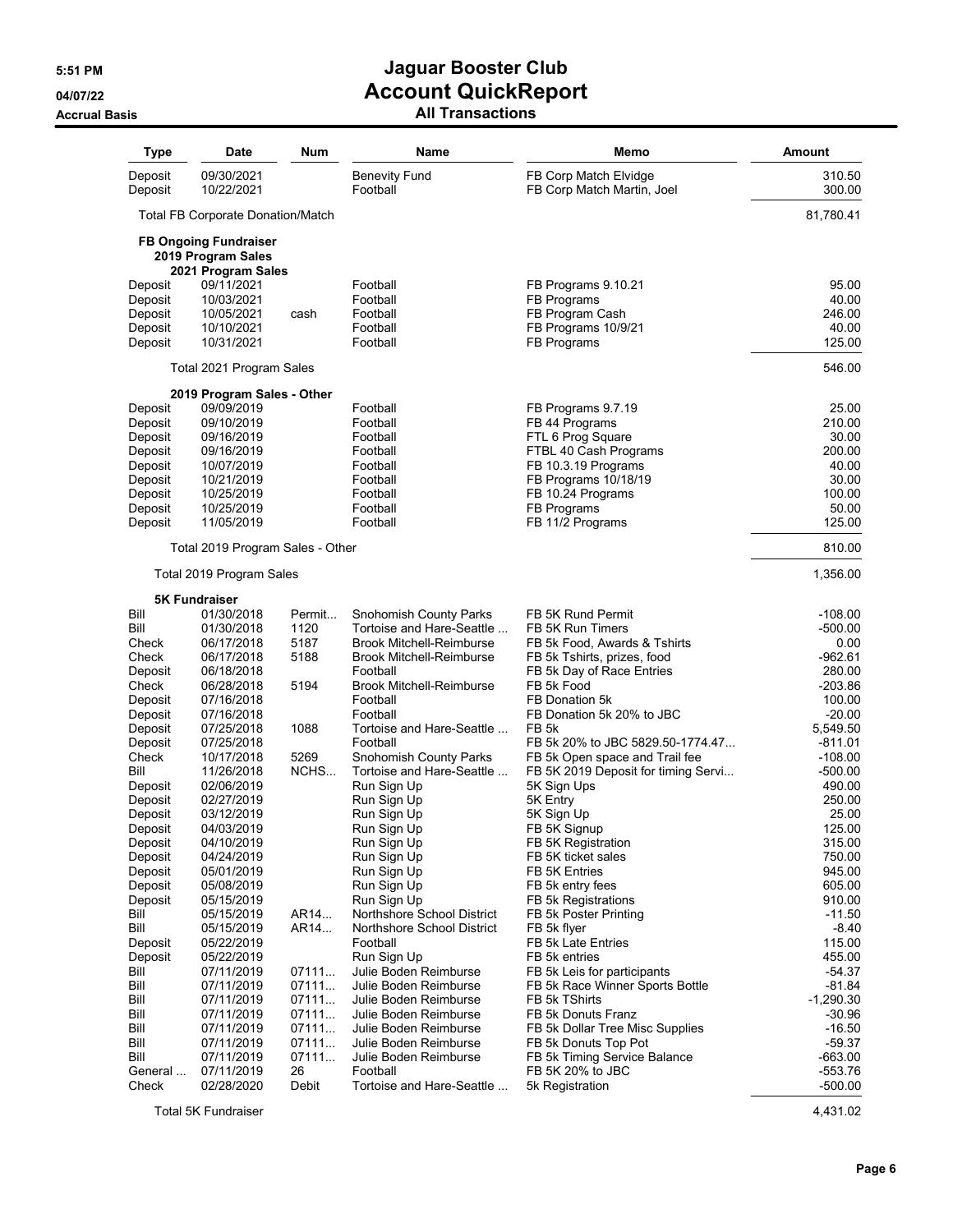| <b>Type</b>        | Date                     | Num                | Name                                                  | Memo                                                       | <b>Amount</b>             |
|--------------------|--------------------------|--------------------|-------------------------------------------------------|------------------------------------------------------------|---------------------------|
| <b>Apparel</b>     |                          |                    |                                                       |                                                            |                           |
|                    | 2019 FB Appareal         |                    |                                                       |                                                            |                           |
| Deposit<br>Deposit | 09/09/2019<br>09/10/2019 |                    | Football<br>Football                                  | FB Apparel 9.7.19<br>FB Apparel 9.7.19                     | 2,675.00<br>465.00        |
| Deposit            | 09/16/2019               |                    | Football                                              | FTBL 9/13/19 Apparel                                       | 1,710.00                  |
| Deposit            | 09/16/2019               |                    | Football                                              | FTBL Apparel Sales 9.13.19                                 | 200.00                    |
| Deposit            | 09/18/2019               |                    | Football                                              | 9.16.19 FB Apparel Square                                  | 960.00                    |
| Deposit            | 09/18/2019               |                    | Football                                              | FB 9/16 Apparel Sales                                      | 333.87                    |
| Deposit            | 09/23/2019               |                    | Football                                              | FB 9.21.19 Apparel Sales                                   | 410.00<br>205.00          |
| Deposit<br>Deposit | 09/27/2019<br>09/29/2019 |                    | Football<br>Football                                  | FB Apparel 9/21 Sales<br>FB 9.27 Apparel                   | 45.00                     |
| Deposit            | 09/29/2019               |                    | Football                                              | FB 9.26.19 Apparel                                         | 465.00                    |
| Bill               | 09/30/2019               | 19-0298            | K & S Sports Promotions, I                            | FB Apparel                                                 | $-9,616.25$               |
| Deposit            | 10/02/2019               |                    | Football                                              | FB 9.30.19 Apparel                                         | 205.00                    |
| Deposit            | 10/04/2019               |                    | Football                                              | FB Apparel 9/30 & 10/3                                     | 475.00                    |
| Deposit<br>Deposit | 10/07/2019<br>10/15/2019 |                    | Football<br>Football                                  | FB 10.3.19 Apparel<br>FB 10.14.19 Apparel                  | 400.00<br>55.00           |
| Deposit            | 10/21/2019               |                    | Football                                              | FB Apparel 10/18/19                                        | 1,010.00                  |
| Deposit            | 10/25/2019               |                    | Football                                              | FB 10.24 Apparel                                           | 132.00                    |
| Deposit            | 10/25/2019               |                    | Football                                              | FB Apparel                                                 | 590.00                    |
| Deposit            | 10/27/2019               |                    | Football                                              | FB 10.24.19 Apparel                                        | 661.00                    |
| Deposit            | 11/04/2019               |                    | Football                                              | FB 11/2 Apparel Sales                                      | 965.00                    |
| Deposit            | 11/05/2019               |                    | Football                                              | FB 7 Beanies                                               | 175.00                    |
| Deposit<br>Check   | 11/05/2019<br>11/21/2019 | 5587               | Football<br>NCHS PTSA                                 | FB 11/2 Apparel<br>FB Holiday Extravaganza Table           | 124.00<br>$-35.00$        |
| Deposit            | 12/09/2019               |                    | Football                                              | FB Apparel 12.7.19 Hol. Ext.                               | 812.00                    |
| Deposit            | 12/09/2019               |                    | Football                                              | FB Apparel Hol Ext                                         | 252.05                    |
| General            | 12/11/2019               | 34                 | Football                                              | Janitor Apparel \$15, \$5, \$23                            | 43.00                     |
| General            | 12/11/2019               | 34                 | Football                                              | <b>AD Sweatshirt</b>                                       | 35.00                     |
| General            | 12/11/2019               | 34                 | Cheer                                                 | Cheer 3 Army Tshirts                                       | 54.00                     |
| Bill               | 12/13/2019               | 19-0298            | K & S Sports Promotions, I                            | <b>FB Beanies</b>                                          | $-666.00$                 |
|                    | Total 2019 FB Appareal   |                    |                                                       |                                                            | 3,139.67                  |
|                    | 2021 FB Apparel          |                    |                                                       |                                                            |                           |
| Bill<br>Bill       | 08/19/2021<br>08/26/2021 | 13475<br>$21 - 15$ | Winners Sportswear Inc.<br>K & S Sports Promotions, I | FB Apparel-Jacket Embroidery                               | $-200.38$<br>$-10,330.69$ |
| Deposit            | 09/01/2021               |                    | Bunsong Pumma                                         | FB Apparel<br>FB Apparel Pumma                             | 50.00                     |
| Deposit            | 09/03/2021               |                    | Football                                              | FB Apparel Sales 9/3/21                                    | 1,206.00                  |
| Deposit            | 09/05/2021               |                    | Football                                              | FB Apparel 9/4/21 Square                                   | 1,731.08                  |
| Deposit            | 09/07/2021               |                    | Football                                              | FB Apparel 9/6                                             | 70.00                     |
| Deposit            | 09/07/2021               |                    | Football                                              | FB Apparel 9/6 Square                                      | 1,745.00                  |
| Deposit            | 09/07/2021<br>09/07/2021 | 9914               | Football<br>Football                                  | FB Apparel 9/3-9/6 Cash<br>FB Apparel 9/3-9/6 Check        | 480.00<br>35.00           |
| Deposit<br>Deposit | 09/09/2021               |                    | Football                                              | FB Apparel 9/8 Game                                        | 285.00                    |
| Deposit            | 09/11/2021               |                    | Football                                              | FB Apparel CC 9.10.21                                      | 1,085.00                  |
| Deposit            | 09/11/2021               |                    | Football                                              | FB Mask \$3 each at 9.10.21 FB Ga                          | 70.00                     |
| Deposit            | 09/11/2021               |                    | Football                                              | FB Apparel Cash Sales 9.10.21                              | 551.00                    |
| Check              | 09/13/2021               | Debit              | K & S Sports Promotions, I                            | FB Hats & Beanies                                          | $-2,300.00$               |
| Deposit            | 09/14/2021               |                    | Football                                              | FB Apparel Sales 9/13/21 Game                              | 70.00                     |
| Deposit<br>Deposit | 09/20/2021<br>09/20/2021 |                    | Football<br>Football                                  | Mask sale at 9/18/21 FB Game<br>FB Apparel 9/18/21 FB Game | 3.00<br>974.00            |
| Deposit            | 10/03/2021               |                    | Football                                              | FB Apparel 10/1/21                                         | 1,170.00                  |
| Deposit            | 10/03/2021               |                    | Football                                              | FB MAsks 10/1/21                                           | 18.00                     |
| Bill               | 10/06/2021               | 14109              | Winners Sportswear Inc.                               | FB Embroidery Logo                                         | $-29.18$                  |
| Deposit            | 10/10/2021               |                    | Football                                              | FB 10.9.21 Apparel Sales                                   | 270.00                    |
| Bill               | 10/26/2021               | 44667              | Winners Sportswear Inc.                               | FB Milt. Appreciation Hoodies Patch                        | $-165.15$                 |
| Deposit<br>Deposit | 10/31/2021<br>11/01/2021 |                    | Football<br>Football                                  | FB Apparel 10/29/21 Game<br><b>FB Apparel Sales</b>        | 125.00<br>765.00          |
| Deposit            | 11/08/2021               |                    | Football                                              | FB Apparel                                                 | 40.00                     |
| Deposit            | 11/08/2021               |                    | Football                                              | FB Apparel                                                 | 35.00                     |
| Deposit            | 11/09/2021               | 1608               | Rodney Fleming                                        | FB MA Hoodie Fleming                                       | 39.99                     |
| Deposit            | 11/09/2021               | 1609               | <b>Bradley Gochenour</b>                              | FB MA Hoodie Gochenour                                     | 39.99                     |
| Deposit            | 11/09/2021               | 1610               | Michael Naldrett                                      | FB MA Hoodie Naldrett                                      | 39.99                     |
| Deposit            | 11/09/2021               | 1611               | Nicole Traore                                         | FB MA Hoodie Traore                                        | 39.99                     |
| Deposit<br>Deposit | 11/09/2021<br>11/09/2021 | 1612<br>1613       | Jeff Dalziel<br>Mario Bautista                        | FB MA Hoodie Dalziel<br>FB MA Hoodie 3 Bautista            | 39.99<br>119.97           |
| Deposit            | 11/09/2021               | 1615               | Tracy & Michael Naldrett                              | FB MA Hoodie Naldret-Refunded                              | 39.99                     |
| Deposit            | 11/09/2021               | Refund             | Tracy & Michael Naldrett                              | FB MA Hoodie Naldret-Refunded                              | $-39.89$                  |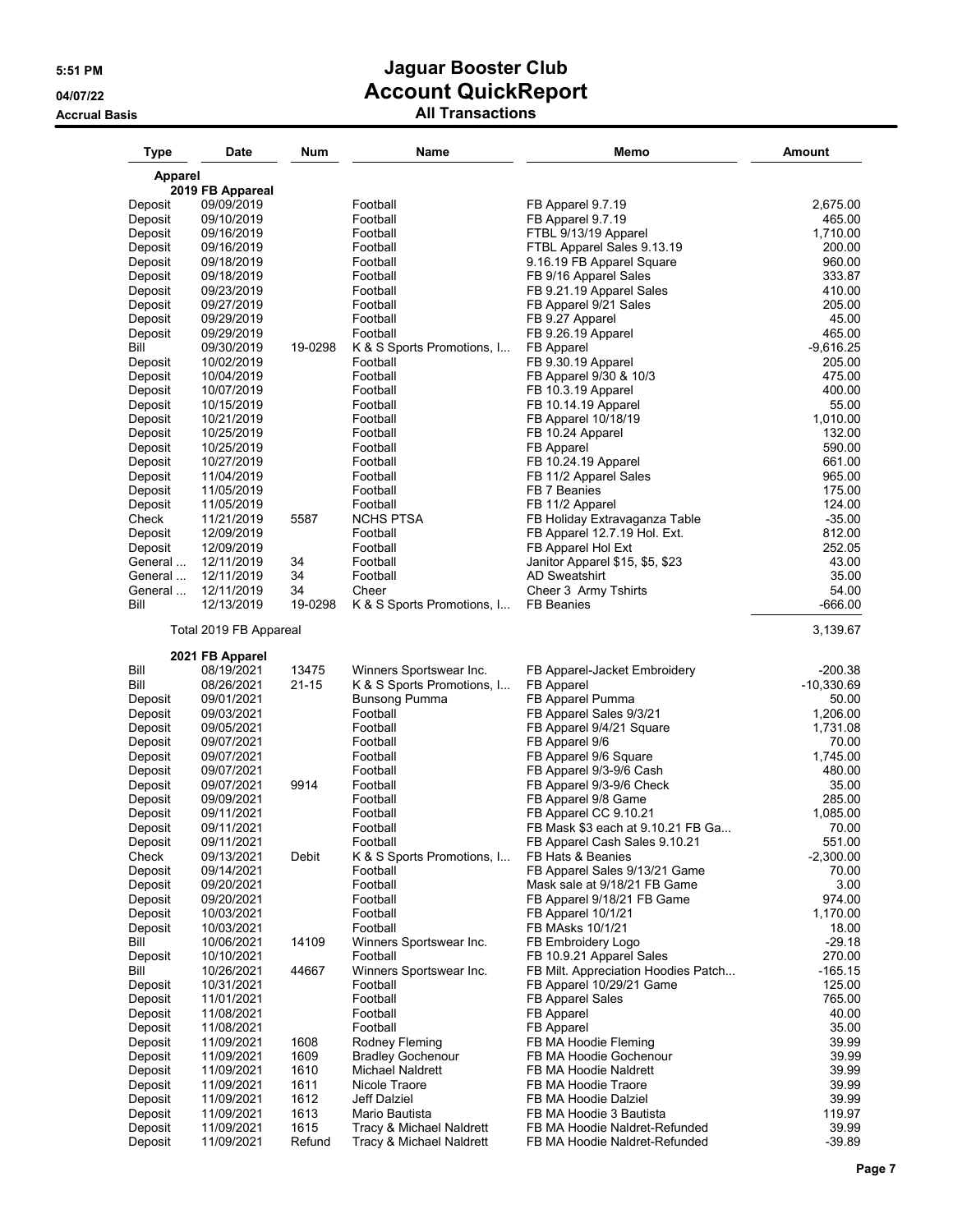| <b>Type</b>       | <b>Date</b>                          | <b>Num</b> | Name                     | Memo                                | Amount      |
|-------------------|--------------------------------------|------------|--------------------------|-------------------------------------|-------------|
| Deposit           | 11/09/2021                           | 1616       | Christina Van Ruiten     | FB MA Hoodie Van Ruiten             | 39.99       |
| Deposit           | 11/09/2021                           | 1617       | Ronda Wade               | FB MA Hoodie Wade                   | 39.99       |
|                   | 11/09/2021                           | 1617       | Ronda Wade               | FB Coat Wade                        | 30.00       |
| Deposit           |                                      |            |                          |                                     |             |
| Deposit           | 11/09/2021                           | 1618       | Alicia Goff              | FB MA Hoodie 3 Goff                 | 119.97      |
| Deposit           | 11/09/2021                           | 1619       | Rebecca Moon             | FB MA Hoodie Moon                   | 39.99       |
| Deposit           | 11/09/2021                           | 1620       | Kandice & Ryan Mills     | FB MA Hoodie Mills                  | 39.99       |
| Deposit           | 11/09/2021                           | 1621       | Kimberly Thomas          | FB MA Hoodie Thomas                 | 39.99       |
| Deposit           | 11/09/2021                           | 1622       | Aaron Broker             | FB MA Hoodie Broker                 | 39.99       |
| Deposit           | 11/09/2021                           | 1623       | <b>Chris Ellis</b>       | FB MA Hoodie Ellis                  | 39.99       |
| Deposit           | 11/09/2021                           | 1625       | Rebecca Moon             | FB MA Hoodie Moon                   | 39.99       |
| Deposit           | 11/09/2021                           | 1626       | Ronda Wade               | FB MA Hoodie 3 Wade, Ronda          | 119.97      |
| Deposit           | 11/10/2021                           | 1627       | Joel Walker              | FB MA Hoodie Walker                 | 39.99       |
| Deposit           | 11/10/2021                           | 1628       | Alicia Goff              | FB MA Hoodie 2 Goff                 | 79.98       |
| Deposit           | 11/29/2021                           |            | Football                 | FB Apparel                          | 85.00       |
| Bill              | 12/06/2021                           | 12062      | Karla DeLong             | FB Apparel                          | $-1,055.75$ |
| Bill              | 12/06/2021                           | 12062      | Karla DeLong             | FB Patches Milt. Appreciation       | $-142.00$   |
| Deposit           | 03/31/2022                           |            | Football                 | FB Apparel Sales                    | 20.00       |
| Deposit           | 03/31/2022                           |            | Football                 | <b>FB Apparel Sales</b>             | 40.00       |
| Deposit           | 03/31/2022                           |            | Football                 | FB Hoodie 3/30 Track Meet           | 35.00       |
| Deposit           | 04/01/2022                           |            | Football                 | FB Beanie/Hat                       | 40.00       |
|                   |                                      |            |                          |                                     |             |
|                   | Total 2021 FB Apparel                |            |                          |                                     | $-2,195.22$ |
|                   | Apparel 2018                         |            |                          |                                     |             |
| Deposit           | 09/23/2018                           |            | Football                 | FB Apparel Sale 9/21/18             | 845.00      |
| Deposit           | 09/23/2018                           |            | Football                 | FB Apparel Square fee 9/21/18       | $-24.85$    |
| Deposit           | 09/26/2018                           |            | Football                 | FB Apparel Sales 9/25               | 119.12      |
| Deposit           | 09/28/2018                           |            | Football                 | FB Apparel 9/27 c team sales        | 145.00      |
| Deposit           | 09/28/2018                           |            | Football                 | FB Apparel 9/27/18 Sale             | 55.00       |
| Deposit           | 09/28/2018                           |            | Football                 | FB App Sale 9/21/18 Cash            | 820.00      |
| Deposit           | 09/28/2018                           |            | Football                 | FB Apparel Sales 9/26-9/27          | 1,131.90    |
| Deposit           | 10/01/2018                           |            | Football                 | FB Apparel 9/27/18 Sales            | 287.31      |
| Deposit           | 10/07/2018                           |            | Football                 | FB 10.4.17 Apparel Sales            | 826.27      |
| Deposit           | 10/11/2018                           |            | Football                 | FB 10/4/18 Apparel Sales            | 300.00      |
| Deposit           | 10/24/2018                           |            | Football                 | FB Apparek Sales 10/24/18           | 135.00      |
| Deposit           | 10/24/2018                           |            | Football                 | FB Apparel Sales                    | 140.23      |
| Check             | 11/15/2018                           | 5283       | Bunsong Pumma-Reimburse  | FB Spirit Wear                      | $-5,443.15$ |
|                   | Total Apparel 2018                   |            |                          |                                     | $-663.17$   |
|                   |                                      |            |                          |                                     | 281.28      |
|                   | <b>Total Apparel</b>                 |            |                          |                                     |             |
| Deposit           | <b>Auction Buy-Out</b><br>02/11/2019 |            | Roxana Palacios          | <b>FB Auction Donation Palacios</b> | 50.00       |
| Deposit           | 02/11/2019                           |            | Tim & Robin Johnson      | FB Auction Donation Johnson         | 50.00       |
|                   |                                      |            |                          |                                     |             |
| Deposit           | 02/12/2019                           |            | Christy Zbiegien         | FB Auction Donation Zbiegien        | 50.00       |
| Deposit           | 02/12/2019                           |            | Antony Calozza           | FB Auction Donation Calozza         | 50.00       |
| Deposit           | 02/14/2019                           |            | Christopher Adams        | FB Auction Donation Adams           | 50.00       |
| Deposit           | 02/19/2019                           |            | Bettina Thompson         | FB Auction Donation B. Thompson     | 300.00      |
| Deposit           | 02/21/2019                           |            | Kennedy McGill           | <b>FB Auction Donation MCGill</b>   | 100.00      |
| Deposit           | 02/24/2019                           |            | Amy MArlin               | FB Auction Donation Marlin          | 100.00      |
| Deposit           | 02/25/2019                           |            | <b>ALISHA DETORRES</b>   | FB Auction Donation DETORRES        | 50.00       |
| Deposit           | 02/26/2019                           |            | Sangjun Lee              | FB Auction Donation Lee             | 50.00       |
| Deposit           | 03/25/2019                           | 7927       | Posheng Lu & Lien Nguyen | FB Auction Buy Out Anthony & And    | 100.00      |
| Bill              | 04/04/2019                           | 04041      | Karla & Chris DeLong     | FB Auction OR Trip Expenses         | $-306.98$   |
| General           | 04/04/2019                           | 27         | Football                 | FB Auction Buy out Finalize         | -643.02     |
|                   | <b>Total Auction Buy-Out</b>         |            |                          |                                     | 0.00        |
| <b>FB Posters</b> |                                      |            |                          |                                     |             |
| Check             | 03/10/2021                           | Debit      | Amazon                   | FB Poster Clips                     | $-29.07$    |
| Bill              | 03/17/2021                           | 03152      | Karla DeLong             | FB Camera & Lense Rental            | $-1,211.12$ |
| Bill              | 03/17/2021                           | FB Po      | Karla DeLong             | <b>FB Poster Printing</b>           | -435.39     |
|                   | <b>Total FB Posters</b>              |            |                          |                                     | $-1,675.58$ |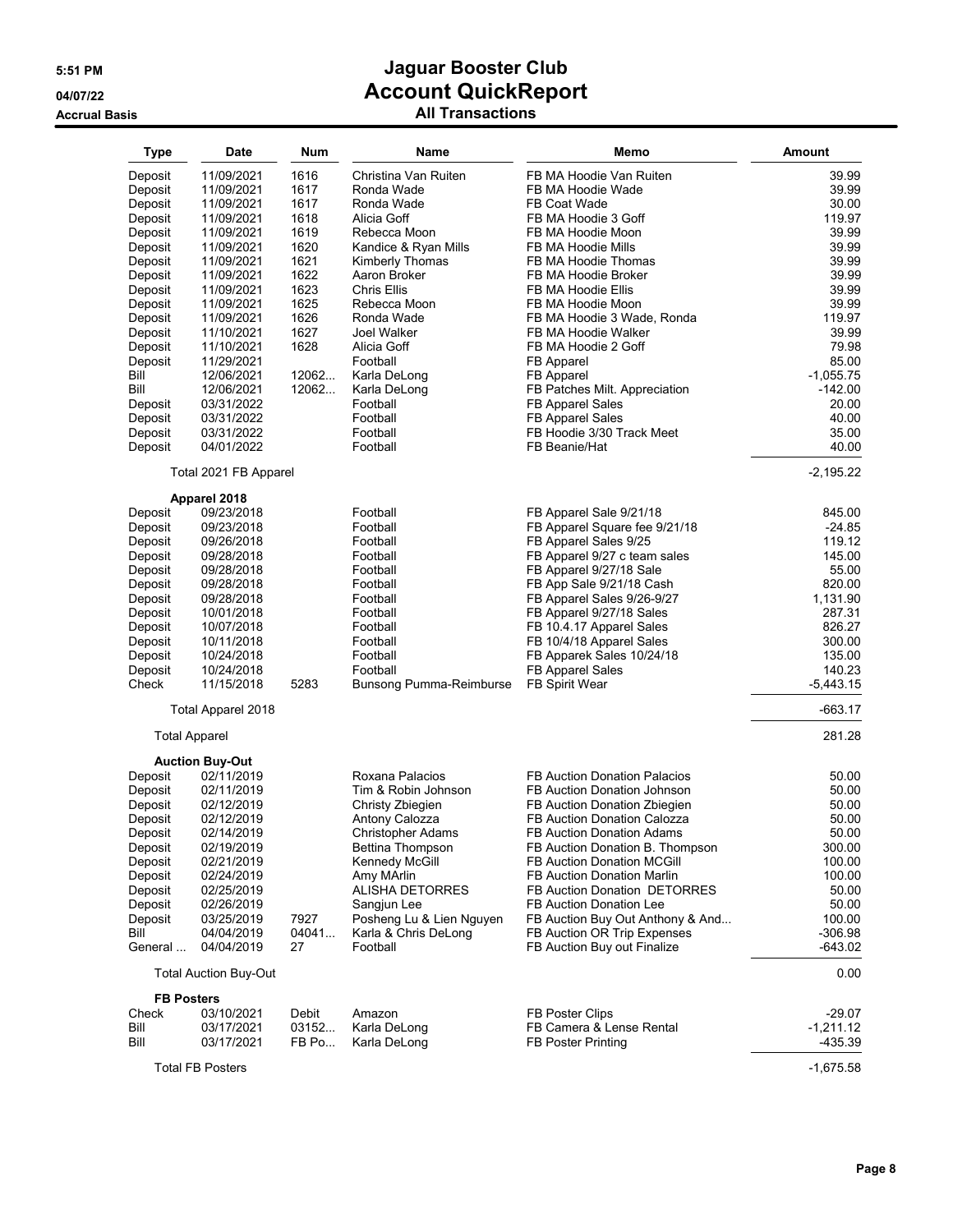| <b>Type</b>        | Date                               | Num         | Name                            | Memo                                  | Amount      |
|--------------------|------------------------------------|-------------|---------------------------------|---------------------------------------|-------------|
| <b>Jag Cards</b>   |                                    |             |                                 |                                       |             |
| Deposit            | 09/28/2018                         |             | Football                        | FB Jag Cards Cash Deposit             | 5,630.00    |
|                    |                                    |             | Football                        | FB Jag Cards Ck 1of4                  |             |
| Deposit            | 09/28/2018                         |             |                                 |                                       | 3,285.00    |
| Deposit            | 09/28/2018                         |             | Football                        | FB Jag Cards Ck 2of4                  | 575.00      |
| Deposit            | 09/28/2018                         |             | Football                        | FB Jag Cards Ck 3of4                  | 575.00      |
| Deposit            | 09/28/2018                         |             | Football                        | FB Jag Cards Ck4of4                   | 375.00      |
| Deposit            | 10/03/2018                         |             | Football                        | FB Jag Card Fundraiser                | 1,325.00    |
| Deposit            | 10/10/2018                         | 4452        | Football                        | FB Jag Cards                          | 150.00      |
| Deposit            | 10/19/2018                         |             | Football                        | FB Jag Card Sales                     | 100.00      |
| Bill               | 10/30/2018                         | IN-0173     | Adrenaline Fundraising          | Jag Card 508 cards sold Payment (     | $-4,445.00$ |
|                    |                                    |             |                                 |                                       |             |
| Bill               | 10/30/2018                         | IN-0173     | <b>Adrenaline Fundraising</b>   | FB Jag Cards 20% to JBC               | $-757.00$   |
| Bill               | 12/05/2018                         | FB JA       | North Creek High School A       | FB JAG CARDS 1/2 of Profits to ASB    | $-3,785.00$ |
| General            | 12/05/2018                         | 12<br>10196 |                                 | FB Jag Card Finalize                  | $-3,028.00$ |
| Deposit            | 01/19/2022                         |             | <b>Adrenaline Fundraising</b>   | <b>FB Cold Card Sales</b>             | 135.50      |
|                    | <b>Total Jag Cards</b>             |             |                                 |                                       | 135.50      |
| Deposit            | <b>Wine Crawl</b><br>09/26/2018    |             | Football                        | FB Wine Walk 9/26 Sales               | 119.42      |
| Deposit            | 09/28/2018                         |             | Football                        | FB Wine Walk                          | 59.71       |
| Deposit            | 10/01/2018                         |             | Football                        | <b>FB Wine Crawl</b>                  | 178.82      |
| Deposit            | 10/02/2018                         |             | Football                        | <b>FB Wine Crawl</b>                  | 119.11      |
| Deposit            | 10/04/2018                         |             | Football                        | <b>FB Winecrawl</b>                   | 59.71       |
|                    |                                    |             | Football                        | <b>FB Wine Crawl</b>                  | 59.71       |
| Deposit            | 10/07/2018                         |             |                                 |                                       |             |
| Deposit            | 10/07/2018                         |             | Football                        | <b>FB Wine Crawl</b>                  | 149.12      |
| Deposit            | 10/09/2018                         |             | Football                        | <b>FB Wine Crawl</b>                  | 118.80      |
| Deposit            | 10/11/2018                         |             | Football                        | FB Wine Crawl 10/8-10/9 Sales         | 178.82      |
| Deposit            | 10/11/2018                         |             | Football                        | FB Wine Crawl                         | 29.70       |
| Deposit            | 10/15/2018                         |             | Football                        | Wine Crawl                            | 119.11      |
| Deposit            | 10/15/2018                         |             | Football                        | <b>Wine Crawl</b>                     | 328.53      |
| Check              | 11/15/2018                         | 5286        | <b>Woodinville Wine Country</b> | FB Wine Crawl Fundraiser              | $-500.00$   |
| Check              | 11/15/2018                         | 5286        | <b>Woodinville Wine Country</b> | FB Wine Crawl 20% to JBC Profit =     | $-204.12$   |
| Check              | 11/15/2018                         | 5286        | <b>Woodinville Wine Country</b> | FB Wine Crawl Profits                 | $-816.44$   |
| Check              | 11/15/2018                         | 5285        | Woodinville Wine Country        | VOID: Voided                          | 0.00        |
|                    | <b>Total Wine Crawl</b>            |             |                                 |                                       | 0.00        |
|                    | <b>Total FB Ongoing Fundraiser</b> |             |                                 |                                       | 4,528.22    |
| <b>FB Sponsors</b> |                                    |             |                                 |                                       |             |
|                    | 20/21 FB Sponsor Campaign          |             |                                 |                                       |             |
| Check              | 02/11/2021                         | Debit       | Costco                          | FB Postage sponsor campaign 40 S      | $-21.90$    |
| Deposit            | 04/07/2021                         | 6807        | MTK Land Co.                    | FB Sponsorship-Kinney/Goff            | 250.00      |
| Deposit            | 04/07/2021                         | 6807        | Football                        | FB Sponsorship-Kinney/Goff 20% to     | $-50.00$    |
| Deposit            | 04/07/2021                         | 289         | Goff Land Company Inc.          | FB Sponsorship Goff                   | 3,000.00    |
| Deposit            | 04/07/2021                         | 289         | Football                        | FB Sponsorship Goff 20% to JBC        | $-600.00$   |
| Deposit            | 04/07/2021                         | 1306        | Sullivan Orthodontics, PS       | FB Sponsorship                        | 100.00      |
| Deposit            | 04/07/2021                         | 1306        | Football                        | FB Sponsorship 20% to JBC             | -20.00      |
|                    | Total 20/21 FB Sponsor Campaign    |             |                                 |                                       | 2,658.10    |
|                    | 2019 FB Sponsorship Campaign       |             |                                 |                                       |             |
| Deposit            | 02/26/2019                         | 7207        | Fey & Grey Orthodontics         | FB Sponsor                            | 500.00      |
| Deposit            | 02/26/2019                         | 7207        | Football                        | FB Sponsor 20% to JBC                 | $-100.00$   |
| Deposit            | 03/25/2019                         | 00024       | Network for Good                | FB Alicia Goff FB Birthday Fundraiser | 231.00      |
| Deposit            | 04/15/2019                         | 6236        | MTK Land Co.                    | FB Goff Sponsor                       | 250.00      |
| Deposit            | 04/15/2019                         | 6236        | Football                        | FB Goff Sponsor 20% to JBC            | $-50.00$    |
| Deposit            | 04/19/2019                         | 5844        | Michael & Megan Kinney          | FB Goff Sponsor Kinney                | 200.00      |
| Deposit            | 04/19/2019                         | 5844        | Football                        | FB Goff Sponsor Kinney 20% to JBC     | $-40.00$    |
| Deposit            | 05/10/2019                         | 4354        | Eric Weller DDS PS              | FB Sponsor                            | 500.00      |
| Deposit            | 05/10/2019                         | 4354        | Football                        | FB Sponsor 20% to JBC                 | $-100.00$   |
| Deposit            | 07/23/2019                         | 7873        | <b>Brock Academy</b>            | FB Sponsor                            | 500.00      |
| Deposit            | 07/23/2019                         | 7873        | Football                        | FB Sponsor 20% to JBC                 | $-100.00$   |
| Deposit            | 08/26/2019                         | 4414        | Canyon Park Dental              | FB Sponsor                            | 500.00      |
| Deposit            | 08/26/2019                         | 4414        | Football                        | FB Sponsor 20% to JBC                 | $-100.00$   |
| Check              | 08/30/2019                         | Debit       |                                 | FB 7 Season Passes Sponsor Cam        | $-392.00$   |
|                    |                                    |             | North Creek High School A       |                                       |             |
| Deposit            | 08/30/2019                         | 03814       | Chick-Fil-A                     | FB Sponsor-White Level                | 750.00      |
| Deposit            | 08/30/2019                         | 03814       | Football                        | FB Sponsor-White Level 20% to JBC     | $-150.00$   |
| Deposit            | 08/30/2019                         | 1021        | Stephanie Rogstad               | FB Sponsor                            | 200.00      |
| Deposit            | 08/30/2019                         | 1021        | Football                        | FB Sponsor 20% to JBC                 | $-40.00$    |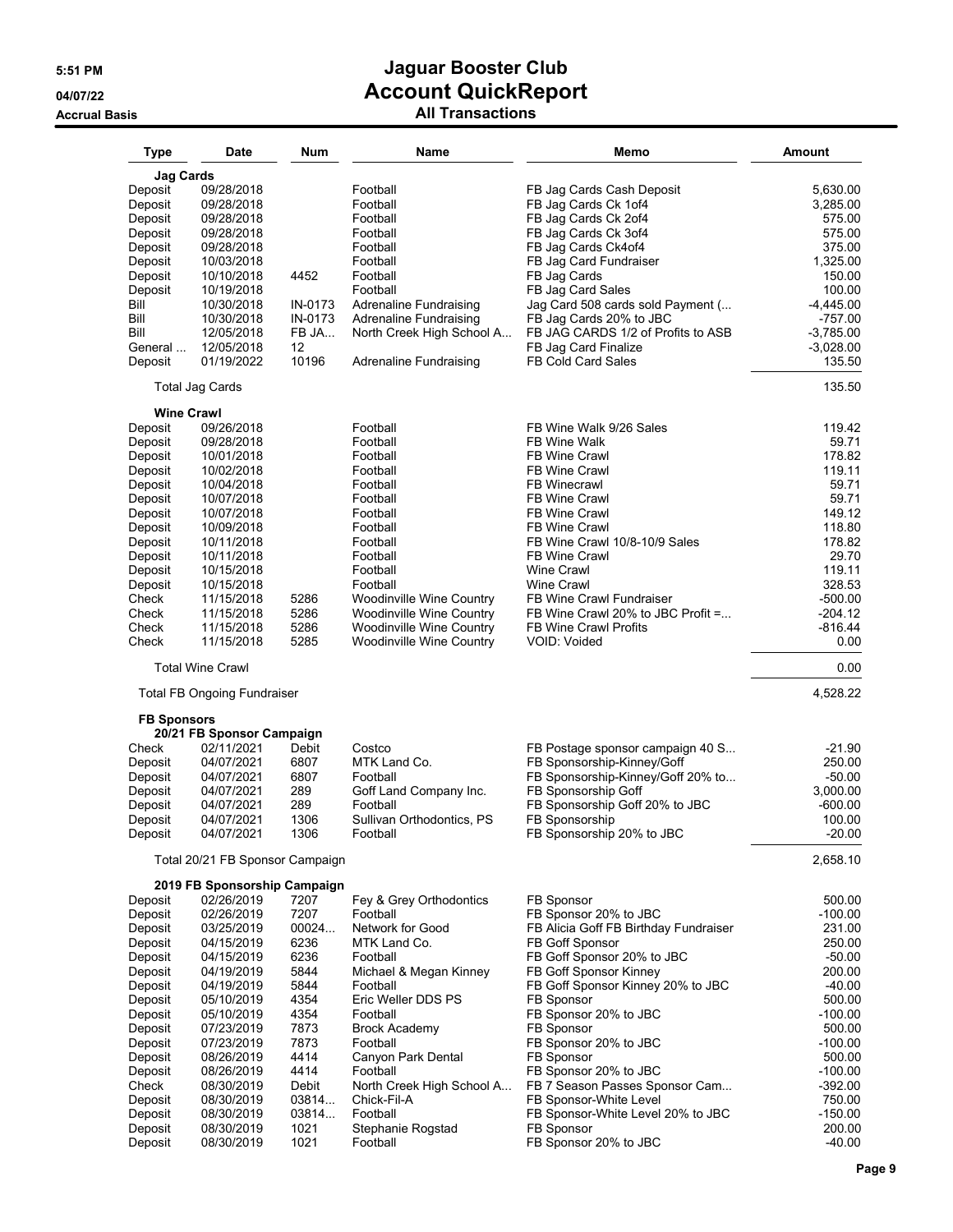**Accrual Basis** 

# **5:51 PM Jaguar Booster Club 04/07/22 Account QuickReport**

| <b>Type</b> | Date                                                              | Num    | Name                             | Memo                               | <b>Amount</b> |
|-------------|-------------------------------------------------------------------|--------|----------------------------------|------------------------------------|---------------|
| Deposit     | 09/03/2019                                                        | 1379   | Poquito's                        | FB Sponsorship                     | 750.00        |
| Deposit     | 09/03/2019                                                        | 1379   | Football                         | FB Sponsorship 20% to JBC          | $-150.00$     |
| Check       | 09/05/2019                                                        | Debit  | North Creek High School A        | FB 4 Season Passes Pac Ridge Ho    | $-224.00$     |
| Deposit     | 09/06/2019                                                        | 10005  | Goff Land Company Inc.           | FB Sponsorship                     | 3,000.00      |
| Deposit     | 09/06/2019                                                        | 10005  | Football                         | FB Sponsorship 20% to JBC          | $-600.00$     |
| Check       | 09/06/2019                                                        | Debit  | North Creek High School A        | 7 Season Passes 2 Martin, 2 Johns  | $-392.00$     |
| Deposit     | 09/10/2019                                                        | 4374   | Bobby & Clarann McMillan         | FB Sponsorship                     | 100.00        |
| Deposit     | 09/10/2019                                                        | 4374   | Football                         | FB Sponsorship 20% to JBC          | $-20.00$      |
| Deposit     | 09/11/2019                                                        | 1666   | Karen Fuller                     | FB Drees Sponsorship               | 50.00         |
| Deposit     | 09/11/2019                                                        | 1666   | Football                         | FB Drees Sponsorship 20% to JBC    | $-10.00$      |
| Deposit     | 09/16/2019                                                        | 6255   | Melissa & Travis Paske           | FB Donation (Goff)                 | 200.00        |
| Deposit     | 09/16/2019                                                        | 6255   | Football                         | FB Donation (Goff) 20% to JBC      | $-40.00$      |
| Deposit     | 09/27/2019                                                        |        | Pro Star Realtors                | FB Sponsoship                      | 1,500.00      |
| Deposit     | 09/27/2019                                                        |        | Football                         | FB Sponsoship 20% to JBC           | $-300.00$     |
| Deposit     | 09/29/2019                                                        |        | <b>Richard Chan Orthodontics</b> | FB Sponsorship                     | 1,500.00      |
| Deposit     | 09/29/2019                                                        |        | Football                         | FB Sponsorship 20% to JBC          | $-300.00$     |
| Deposit     | 10/01/2019                                                        | 1257   | Bunsong Pumma                    | FB Sponsorship                     | 750.00        |
| Deposit     | 10/01/2019                                                        | 1257   | Football                         | FB Sponsorship 20% to JBC          | $-150.00$     |
| Deposit     | 10/04/2019                                                        |        | Firestone Complete Auto C        | FB Sponsor                         | 750.00        |
| Deposit     | 10/04/2019                                                        |        | Football                         | FB Sponsor 20% to JBC              | $-150.00$     |
| Deposit     | 10/07/2019                                                        |        | Uncle Peteza's                   | FB Sponsorship                     | 500.00        |
| Deposit     | 10/07/2019                                                        |        | Football                         | FB Sponsorship 20% to JBC          | $-100.00$     |
| Deposit     | 11/22/2019                                                        | 7025   | Jolene & Todd McGill             | FB Sponsorship McGill              | 50.00         |
| Deposit     | 11/22/2019                                                        | 7025   | Football                         | FB Sponsorship McGill 20% to JBC   | $-10.00$      |
| Deposit     | 12/16/2019                                                        | 173500 | Therapeutic Associates Ph        | FB Sponsor                         | 500.00        |
| Deposit     | 12/16/2019                                                        | 173500 | Football                         | FB Sponsor 20% to JBC              | $-100.00$     |
| Check       | 2021 FB Sponsor Campaign<br>2021 FB Sponsor Expense<br>09/10/2021 | Debit  | North Creek High School A        | FB Sponsor 10 GamePasses           | $-560.00$     |
| Check       | 10/04/2021                                                        | Debit  | Printing N Go                    | <b>FB Sponsor Printing</b>         | $-49.50$      |
|             | Total 2021 FB Sponsor Expense                                     |        |                                  |                                    | -609.50       |
|             | 2021 FB Sponsor Campaign - Other                                  |        |                                  |                                    |               |
| Deposit     | 08/29/2021                                                        | 1286   | Deana Harris                     | FB Sponsorship Harris, Deana       | 500.00        |
| Deposit     | 09/01/2021                                                        |        | Boeing                           | FB Corp Sponsor Ferng, Andrew Bo   | 1,300.00      |
| Deposit     | 09/01/2021                                                        | 1324   | Justin Goff                      | FB Sponsorship Goff                | 3,000.00      |
| Deposit     | 09/09/2021                                                        | 11139  | Dianne Hidalgo & Richard         | FB Sponsor Rocco Traore            | 100.00        |
| Deposit     | 09/13/2021                                                        | 1395   | Therapeutic Associates Ph        | FB Sponsorship Andrew & Brady Goff | 1,000.00      |
| Deposit     | 09/14/2021                                                        | 1396   | Dr. Michael Koczarski            | FB Sponsorship Andrew & Brady Goff | 100.00        |
| Deposit     | 09/15/2021                                                        | 1407   | Chick-Fil-A                      | FB Sponsorship                     | 500.00        |
| Deposit     | 09/16/2021                                                        | 1408   | Michael & Megan Kinney           | Football Sponsorship Andrew & Bra  | 100.00        |
| Deposit     | 09/20/2021                                                        | 1421   | <b>Richard Chan Orthodontics</b> | FB Sponsorship                     | 750.00        |
| Deposit     | 09/21/2021                                                        | 5885   | Susie Shepard                    | FB Sponsorship Boden, Teddy        | 50.00         |
| Deposit     | 09/21/2021                                                        | 5884   | Susie Shepard                    | FB Sponsorship Boden, Max          | 50.00         |
| Deposit     | 09/21/2021                                                        | 7181   | Kilsu & Huicha Yi                | FB Sponsorship Boden, Max & Teddy  | 200.00        |
| Deposit     | 09/21/2021                                                        |        | Alicia Goff                      | FB Sponsor Alicia Goff             | 1,000.00      |
| Deposit     | 09/21/2021                                                        | 1426   | Kristin Eis                      | FB Sponsorship Eis                 | 50.00         |
|             | Total 2021 FB Sponsor Campaign - Other                            |        |                                  |                                    | 8,700.00      |
|             | Total 2021 FB Sponsor Campaign                                    |        |                                  |                                    | 8,090.50      |
|             | 2022 FB Sponsor                                                   |        |                                  |                                    |               |
| Deposit     | 02/17/2022                                                        | 1945   | Tim & Robin Johnson              | FB Sponsor Johnson, Robin & Tim    | 200.00        |
| Deposit     | 03/08/2022                                                        | 2002   | Krista Ehlers                    | FB Sponsor Ehlers Rough Cut Publi  | 200.00        |
| Deposit     | 03/08/2022                                                        | 2002   | Football                         | FB Sponsor Ehlers Rough Cut Publi  | $-30.00$      |
|             | Total 2022 FB Sponsor                                             |        |                                  |                                    | 370.00        |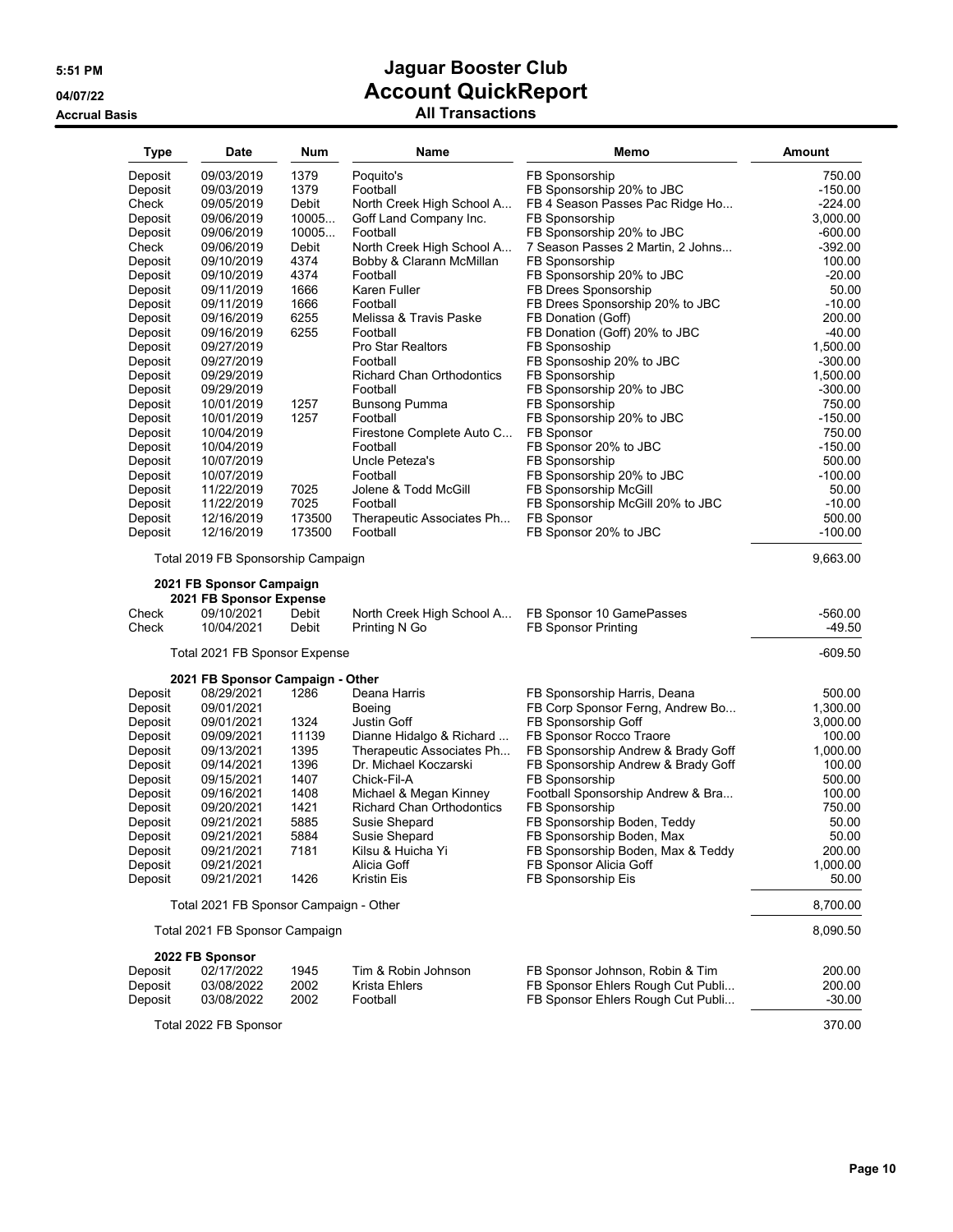| Type                     | <b>Date</b>                       | <b>Num</b> | Name                               | Memo                                                         | <b>Amount</b>         |
|--------------------------|-----------------------------------|------------|------------------------------------|--------------------------------------------------------------|-----------------------|
|                          | FB Sponsors - Other               |            |                                    |                                                              |                       |
| Deposit                  | 05/22/2017                        |            | AMN Investments, Alicia G          | Donation Goff, alicia                                        | 500.00                |
| Deposit                  | 09/14/2017                        | 5934       | Mito Corporation DBA Viva          | FB food sponsor (NO 20/810 SPLIT)                            | 100.00                |
| Deposit                  | 09/18/2017                        | 2044       | Knutzen-McVay LLC                  | <b>Booster Donation FB</b>                                   | 500.00                |
| Deposit                  | 09/18/2017                        | 5517       | Justin Goff & Stephanie Mi         | <b>Booster Donation FB</b>                                   | 1,000.00              |
| Deposit                  | 09/18/2017                        | 0055       | Troy Olson & Jeannie Chung         | <b>Booster Donation FB</b>                                   | 50.00                 |
| Deposit<br>Deposit       | 09/18/2017<br>12/26/2017          |            | Football<br><b>Benevity Fund</b>   | FB 20% JBC Contribution<br>Expedia Corp. Hours-Veronica Clay | $-310.00$<br>1,533.76 |
| Deposit                  | 01/23/2018                        | 10893      | <b>ND Orthodontics</b>             | FB Sponsorship                                               | 100.00                |
| Deposit                  | 01/23/2018                        |            | Football                           | FB Sponsorship 20% to JBC                                    | $-20.00$              |
| Deposit                  | 02/16/2018                        | 2957       | Aaron & Kimberly Blindheim         | FB Sponsor                                                   | 500.00                |
| Deposit                  | 02/16/2018                        |            | Football                           | FB Sponsor 20% to JBC                                        | $-100.00$             |
| Deposit                  | 02/23/2018                        | 7905       | Posheng Lu & Lien Nguyen           | FB Sponsor                                                   | 100.00                |
| Deposit                  | 02/23/2018                        | 1779       | Shock & Awe Fireworks              | FB Sponsor                                                   | 500.00                |
| Deposit                  | 02/23/2018                        |            | Football                           | FB Sponsor 20% to JBC                                        | $-120.00$             |
| Deposit                  | 03/20/2018                        | 5727       | <b>Bothell Pediatric Dentistry</b> | FB Sponsorship                                               | 250.00                |
| Deposit                  | 03/20/2018                        |            | Football                           | FB Sponsorship 20% to JBC                                    | $-50.00$              |
| Deposit                  | 05/30/2018                        | 166060     | <b>YMCA</b>                        | FB 5k Sponsor                                                | 50.00                 |
| Deposit                  | 05/30/2018                        |            | Football                           | FB 5k Sponsor 20% to JBC                                     | $-10.00$              |
| Deposit                  | 05/30/2018                        | 1435       | Bothell Physical Therapy L         | FB 5k Sponsorship                                            | 250.00                |
| Deposit                  | 05/30/2018                        | 9499       | Football<br>Tim & Robin Johnson    | FB 5k Sponsorship 20% to JBC<br><b>FB Donation</b>           | $-50.00$<br>50.00     |
| Deposit<br>Deposit       | 06/28/2018<br>06/28/2018          |            | Football                           | FB Donation 20% to JBC                                       | $-10.00$              |
| Deposit                  | 07/25/2018                        |            | <b>Benevity Fund</b>               | Benevity Deposit-Tim Johnson                                 | 150.00                |
| Deposit                  | 07/31/2018                        | 1050       | Sushil Bogati                      | FB Donation-coaches retreat                                  | 800.00                |
| Deposit                  | 07/31/2018                        |            | Football                           | FB Donation-20% to JBC                                       | $-160.00$             |
| Deposit                  | 09/24/2018                        | 2209       | Knutzen-McVay LLC                  | FB Sponsorship                                               | 500.00                |
| Deposit                  | 09/24/2018                        |            | Football                           | FB Sponsorship 20% to JBC                                    | $-100.00$             |
| Deposit                  | 09/24/2018                        | 158        | Brian & Kelli Anderson             | FB Sponsorship                                               | 250.00                |
| Deposit                  | 09/24/2018                        | 1007       | <b>Pro Star Realtors</b>           | FB Sponsorship                                               | 250.00                |
| Deposit                  | 09/24/2018                        |            | Football                           | FB Sponsorship 20% to JBC                                    | $-100.00$             |
| Deposit                  | 09/25/2018                        |            | Uncle Peteza's                     | FB Sponsorsip                                                | 250.00                |
| Deposit                  | 09/25/2018                        |            | Football                           | FB Sponsorship 20% to JBC                                    | $-50.00$              |
| Deposit                  | 10/03/2018                        |            | Football                           | <b>FB Donation</b>                                           | 10.00                 |
| Deposit                  | 03/20/2019                        | 1018       | Stephanie Rogstad                  | <b>JBC White Sponsor</b>                                     | 100.00                |
|                          | Total FB Sponsors - Other         |            |                                    |                                                              | 6,713.76              |
| <b>Total FB Sponsors</b> |                                   |            |                                    |                                                              | 27,495.36             |
|                          | <b>Football Concessions</b>       |            |                                    |                                                              |                       |
| Deposit                  | 10/12/2017                        |            | Football                           | FB C Team Concessions 10/11/17                               | 52.55                 |
| Deposit                  | 09/18/2018                        |            | Football                           | FB 9/17/18 Concessions                                       | 105.77                |
| Deposit                  | 09/28/2018                        |            | Football                           | FB C Concessions 9.26.18 20% to                              | 70.77                 |
| Deposit                  | 10/11/2018                        |            | Football                           | FB 10.10.18 Concessions                                      | 92.75                 |
| Deposit                  | 10/24/2018                        |            | Football                           | FB Concessions 10/22/18                                      | 68.22                 |
| Deposit                  | 09/20/2021                        |            | Football                           | 9/18/21 FB Game                                              | 9.00                  |
| Deposit<br>Deposit       | 10/03/2021<br>10/05/2021          |            | Football<br>Football               | FB 10.1.21 Concessions<br>FB 10.1.21 Copncessions            | 6.00<br>120.50        |
| Deposit                  | 10/10/2021                        |            | Football                           | FB 10.9.21 Concessions                                       | 19.20                 |
|                          |                                   |            |                                    |                                                              |                       |
|                          | <b>Total Football Concessions</b> |            |                                    |                                                              | 544.76                |
| <b>Auction FB</b>        | <b>Football Fundraiser</b>        |            |                                    |                                                              |                       |
| General                  | 03/21/2019                        | 14         |                                    | FB Ladies Bunco                                              | 275.00                |
| General                  | 03/21/2019                        | 14         |                                    | <b>FB Silent Auciton</b>                                     | 8,390.00              |
| General                  | 03/21/2019                        | 14         |                                    | <b>FB Live Auction</b>                                       | 9,140.00              |
|                          | <b>Total Auction FB</b>           |            |                                    |                                                              | 17,805.00             |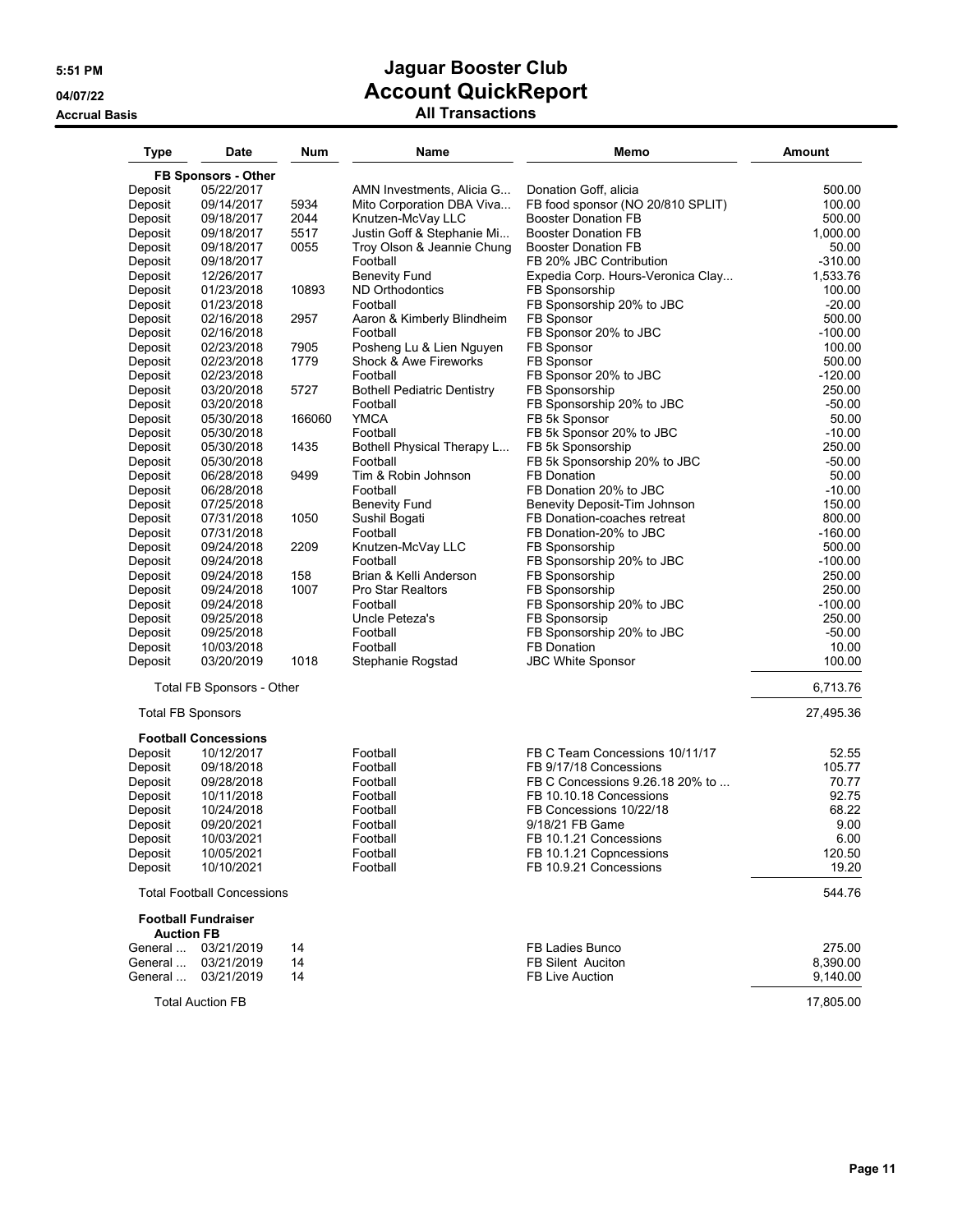**Accrual Basis All Transactions**

| <b>Type</b>        | <b>Date</b>                        | <b>Num</b> | Name                            | Memo                                                                 | <b>Amount</b>        |
|--------------------|------------------------------------|------------|---------------------------------|----------------------------------------------------------------------|----------------------|
|                    | <b>Football Fundraiser - Other</b> |            |                                 |                                                                      |                      |
| Deposit            | 08/25/2017                         | 4350       | Football                        | FB Domino's Card Sales                                               | 3,245.00             |
| Deposit            | 08/25/2017                         |            | Football                        | FB Domino's Card Sales                                               | 400.00               |
| Deposit            | 08/25/2017                         |            | Football                        | Counterfiet \$100.00                                                 | $-100.00$            |
| Deposit            | 08/25/2017                         |            | Football                        | 20% to JBC FB                                                        | $-80.00$             |
| Deposit            | 08/25/2017                         |            | Football                        | FB 20% to JBC                                                        | $-629.00$            |
| Deposit            | 09/18/2017                         |            | Football                        | FB Programs sold 9/15/17 game                                        | 230.00               |
| Deposit            | 09/18/2017                         |            | Football                        | FB Programs sold 9/15/17 game to                                     | $-46.00$             |
| General            | 09/25/2017                         | 1          | Jaguar Booster Club             | Carnival Distribution                                                | 209.34               |
| Deposit            | 10/10/2017                         |            | Football                        | FB Tailgate 10/7/17 (20% will only b                                 | 293.00               |
| Deposit            | 10/10/2017                         |            | Football                        | Food Donation NO 20% JBC                                             | 85.00                |
| Deposit            | 10/10/2017                         |            | Jaguar Booster Club             | <b>Football Program Sales</b>                                        | 200.00               |
| Deposit            | 10/10/2017                         |            | Football                        | <b>FB WhiteOut Tshirt Sales</b>                                      | 86.00                |
| Deposit            | 10/10/2017                         |            | Football                        | FB to JBC WhiteOut Tshirt Sales                                      | $-17.20$             |
| Deposit            | 10/10/2017<br>11/06/2017           |            | Football<br>Football            | Football Program Sales 20% to JBC<br>FB Panckae Breakfast Fundraiser | $-40.00$<br>1,363.00 |
| Deposit            | 11/06/2017                         |            | Football                        | 20% JBC Contribution FB Pancake                                      | $-272.60$            |
| Deposit<br>Deposit | 11/17/2017                         |            | Football                        | FB Calendar Sales-20% deducted a                                     | 500.00               |
| Deposit            | 12/08/2017                         |            | Football                        | FB Calendar Fundraiser 20% to be t                                   | 140.00               |
| Deposit            | 01/02/2018                         |            | <b>XXXBSN Sports</b>            | Appareal Sales Fundraiser                                            | 420.00               |
| Deposit            | 01/02/2018                         |            | Football                        | 20% to JBC Appareal Sales Fundrai                                    | $-84.00$             |
| Deposit            | 01/23/2018                         |            | Football                        | Calendar Fundraiser                                                  | 120.00               |
| Bill               | 01/30/2018                         | Calen      | Karla DeLong                    | FB Calendar printing Reimbursement                                   | -440.56              |
| Deposit            | 02/01/2018                         |            | Football                        | Calendar Fundraiser                                                  | 20.00                |
| Deposit            | 02/26/2018                         | VV7993     | <b>Benefit Mobile</b>           | <b>Football Fundraiser</b>                                           | 23.72                |
| Deposit            | 02/26/2018                         |            | Football                        | Football Fundraiser 20% to JBC                                       | $-4.75$              |
| Deposit            | 03/19/2018                         | 2122       | McMenamins, Inc.                | <b>FB McMenamins Fundraiser</b>                                      | 4,073.70             |
| Deposit            | 03/19/2018                         |            | Football                        | FB McMenamins Fundraiser 20% to                                      | $-814.74$            |
| General            | 03/19/2018                         | 8          | Football                        | FB Calendar Fundraiser                                               | $-75.89$             |
| Deposit            | 03/30/2018                         | 2686       | Football                        | <b>FB Calendar Sales</b>                                             | 40.00                |
| Deposit            | 04/23/2018                         |            | <b>Benefit Mobile</b>           | FB Benefit Mobile Fundraiser                                         | 13.35                |
| Deposit            | 04/23/2018                         |            | Football                        | FB Benefit Mobile Fundraiser 20% t                                   | $-2.67$              |
| Deposit            | 06/04/2018                         |            | Honey Baked Ham Compa           | FB Fundraiser                                                        | 156.00               |
| Deposit            | 06/04/2018                         |            | Football                        | FB Fundraiser 20% to JBC                                             | $-31.20$             |
| Check              | 08/18/2018                         | 5214       | Karla & Chris DeLong            | FB Print & Carnival Expenses                                         | -107.58              |
| Deposit            | 08/22/2018                         |            | Football                        | Carnival Tickets sold                                                | 351.00               |
| Deposit            | 09/20/2018                         |            | Football                        | FB PRograms Sold                                                     | 246.00               |
| Deposit            | 09/20/2018<br>09/20/2018           |            | Football<br>Football            | FB PRograms 20% to JBC<br>FB 50/50 Raffle Fundraiser                 | -49.20<br>124.50     |
| Deposit<br>Deposit | 09/20/2018                         |            | Football                        | FB 50/50 Raffle Fundraiser 20% to                                    | $-24.90$             |
| Deposit            | 09/23/2018                         |            | Football                        | FB Programs 9/21/18                                                  | 40.00                |
| Deposit            | 09/23/2018                         |            | Football                        | FB Programs 9/21/18 20% to JBC                                       | $-8.00$              |
| Deposit            | 09/28/2018                         |            | Football                        | FB Programs 9/27 c team sales                                        | 65.00                |
| Deposit            | 09/28/2018                         |            | Football                        | FB Programs 9/27 c team sales 20                                     | $-13.00$             |
| Deposit            | 09/28/2018                         | 129        | Sitar Indian Restaurant         | <b>FB Dinner Fundraiser</b>                                          | 65.10                |
| Deposit            | 09/28/2018                         | 129        | Football                        | FB Dinner Fundraiser 20% to JBC                                      | $-13.02$             |
| Deposit            | 09/28/2018                         |            | Football                        | FB Programs 9/21/18 Cash                                             | 160.00               |
| Deposit            | 09/28/2018                         |            | Football                        | FB Programs 9/21/18 Cash 20% to                                      | $-32.00$             |
| Deposit            | 10/07/2018                         |            | Football                        | FB 10.4.17 Programs                                                  | 30.00                |
| Deposit            | 10/07/2018                         |            | Football                        | FB 10.4.17 Programs 20% to JBC                                       | $-6.00$              |
| Deposit            | 10/11/2018                         |            | Football                        | FB 50/50 Raffle                                                      | 87.00                |
| Deposit            | 10/11/2018                         |            | Football                        | FB 50/50 Raffle 20% of 87.00                                         | $-17.40$             |
| Deposit            | 10/11/2018                         |            | Football                        | FB Programs 10/4/18 Game                                             | 173.00               |
| Deposit            | 10/11/2018                         |            | Football                        | FB Programs 10/4/18 Game 20% to                                      | $-34.60$             |
| Check              | 10/15/2018                         | 5265       | Karla & Chris DeLong            | FB 50\50 raffle sign                                                 | $-13.72$             |
| Check              | 11/15/2018                         | 5286       | <b>Woodinville Wine Country</b> | FB Wine Crawl Profits-Finalize ongo                                  | 816.44               |
| General            | 12/05/2018                         | 12         |                                 | FB Jag Card Finalize                                                 | 3,028.00             |
| Deposit            | 09/27/2019                         | 5654       | WeFund4U                        | FB We Fund 4 U                                                       | 12,804.00            |
| Deposit            | 09/27/2019                         | 5654       | Football                        | FB We Fund 4 U 20% to JBC                                            | $-2,560.80$          |
|                    | Total Football Fundraiser - Other  |            |                                 |                                                                      | 24,089.32            |

Total Football Fundraiser 41,894.32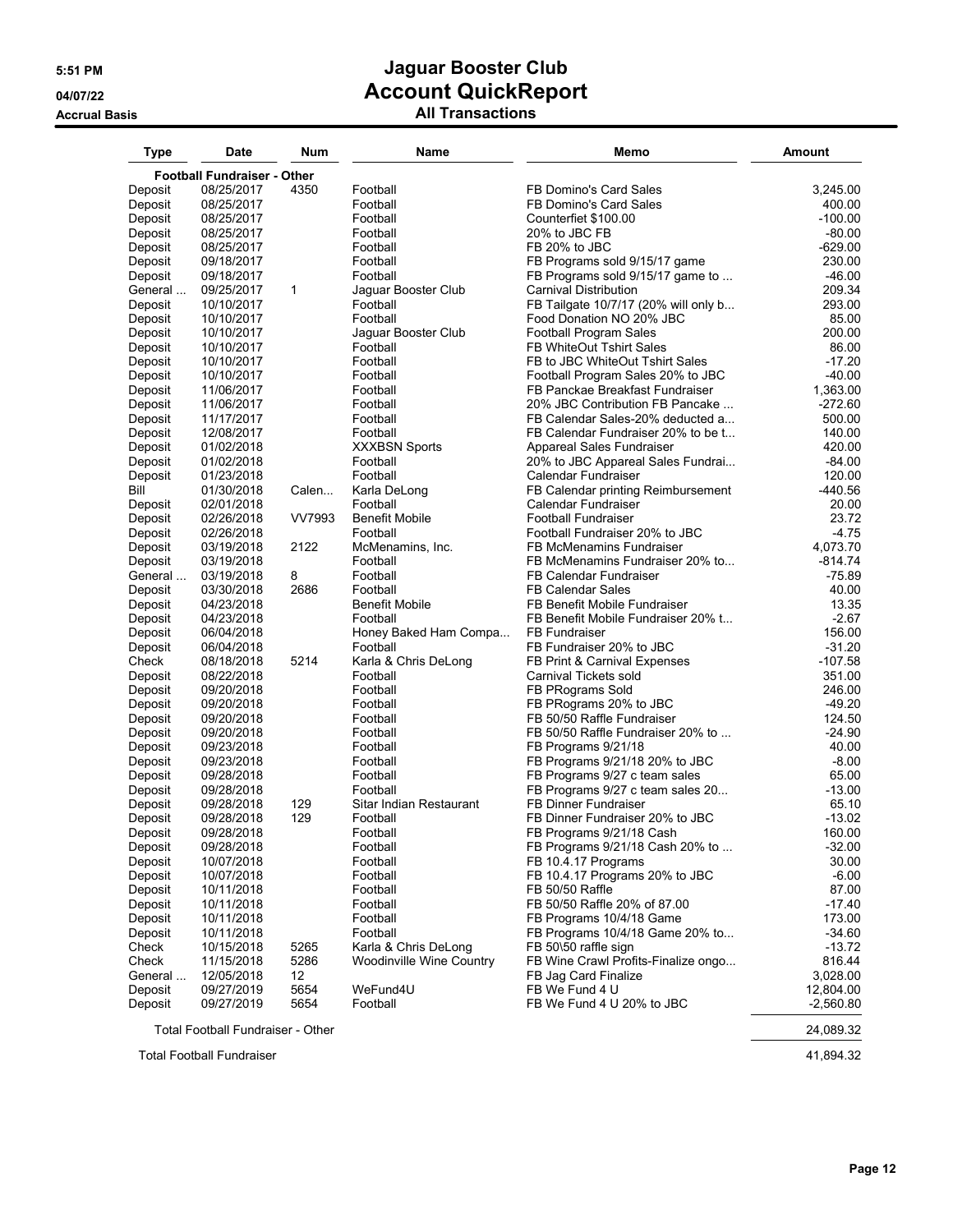| Type               | Date                                             | <b>Num</b>   | Name                           | Memo                                            | <b>Amount</b>    |
|--------------------|--------------------------------------------------|--------------|--------------------------------|-------------------------------------------------|------------------|
|                    | <b>Football Support</b><br>2020 Football Support |              |                                |                                                 |                  |
| Deposit            | 04/13/2020                                       |              | Rodney Fleming                 | FB Support Fleming                              | 300.00           |
| Deposit            | 04/13/2020                                       |              | Karthikeyan Kuttuva            | FB Support Kuttuva                              | 300.00           |
| Deposit            | 04/13/2020                                       |              | Amy MArlin                     | FB Support Marlin                               | 300.00           |
| Deposit            | 04/13/2020                                       |              | <b>Michael Naldrett</b>        | <b>FB Support Naldrett</b>                      | 300.00           |
| Deposit            | 04/14/2020                                       |              | Bettina Thompson               | FB Support Thompson                             | 500.00           |
| Deposit            | 04/14/2020                                       |              | Rachel Wade                    | FB Support Wade                                 | 300.00           |
| Deposit            | 04/14/2020                                       |              | Bob & Julie Archer             | <b>FB Support Archer</b>                        | 300.00           |
| Deposit            | 04/14/2020                                       |              | Kelli Aceto                    | FB Support Aceto                                | 300.00           |
| Deposit            | 04/14/2020                                       |              | Sidney Fulford                 | FB Support Fulford                              | 300.00           |
| Deposit            | 04/15/2020                                       | 8239         | Alicia Goff                    | FB Support 2 Goff                               | 600.00           |
| Deposit            | 04/15/2020                                       | 8239         | Alicia Goff                    | FB Support Fleishacker                          | 300.00           |
| Deposit            | 04/15/2020                                       | 8239         | Alicia Goff                    | FB Support Van Ruiten                           | 300.00           |
| Deposit            | 04/15/2020                                       |              | Tim & Robin Johnson            | FB Support Johnson                              | 300.00           |
| Deposit            | 04/19/2020                                       |              | <b>Christine A Renfrow</b>     | FB Support Renfrow                              | 300.00           |
| Deposit            | 04/19/2020                                       |              | Adam Olsen                     | FB Support Olsen                                | 300.00           |
| Deposit            | 04/19/2020                                       |              | Damanjeet Chugh                | FB Support Chugh                                | 300.00           |
| Deposit            | 04/20/2020                                       |              | Sushil Bogati                  | FB Support Bogati                               | 300.00           |
| Deposit            | 04/23/2020                                       |              | <b>Kelly Gross</b>             | <b>FB Support Gross</b>                         | 300.00           |
| Check              | 03/01/2021                                       | 5811         | Rachel Wade                    | FB 2020 Support Refund Wade                     | $-300.00$        |
| Sales R            | 09/08/2021                                       | 1288         | Joel & Robyn Martin            | 2021 Football Support Martin, Jack              | 300.00           |
|                    | Total 2020 Football Support                      |              |                                |                                                 | 5,900.00         |
|                    | 2021 Football Support                            |              |                                |                                                 |                  |
| Deposit            | 06/06/2021                                       | 1116         | Kristen Wiley                  | FB SUpp Wiley, Ethan                            | 300.00           |
| Deposit            | 06/07/2021                                       | 1120         | Sidney Fulford                 | FB Supp Fullord, Grant                          | 300.00           |
| Deposit            | 06/07/2021                                       | 1121         | <b>Craig Dickgieser</b>        | FB Supp Dickgieser, Jacob                       | 300.00           |
| Deposit            | 06/07/2021                                       | 1124         | <b>Bradley Gochenour</b>       | FB Supp Gochenour, Max                          | 300.00           |
| Deposit            | 06/07/2021                                       | 1127         | <b>Avital Erez</b>             | FB Supp Erez, Nadav                             | 300.00           |
| Deposit            | 06/07/2021                                       | 1130         | Krista Ehlers                  | FB Supp Ehlers, Damien                          | 300.00           |
| Deposit            | 06/08/2021                                       | 1138         | Young & Eun Park               | FB Supp Park, Joonho                            | 300.00           |
| Deposit            | 06/08/2021                                       | 1140<br>1146 | Juliana Omli                   | FB Supp Omli, Arne                              | 300.00           |
| Deposit<br>Deposit | 06/10/2021<br>06/15/2021                         | 1171         | Gregory Jenkins<br>Jenna Olsen | FB Supp Jenkins, Gregory<br>FB Supp Olsen, Owen | 300.00<br>300.00 |
| Deposit            | 06/15/2021                                       | 1173         | Alicia Geoghagan               | FB Supp Geoghagan, Brodie                       | 300.00           |
| Deposit            | 06/16/2021                                       | 1184         | Amber McFee                    | FB Supp McAfee, Tyler                           | 300.00           |
| Deposit            | 06/16/2021                                       | 1187         | Katie & Tony Morrison          | FB Supp Morrison, Jake                          | 300.00           |
| Deposit            | 06/24/2021                                       | 1188         | DiAnna Webber                  | FB Supp Webber, Nicholas                        | 300.00           |
| Deposit            | 06/24/2021                                       | 1189         | Kristin Eis                    | FB Supp Eis, Jaskson                            | 300.00           |
| Deposit            | 06/24/2021                                       | 1190         | Alicia Goff                    | FB Supp Goff, Andrew                            | 300.00           |
| Deposit            | 06/24/2021                                       | 1190         | Alicia Goff                    | FB Supp Goff, Brady                             | 300.00           |
| Deposit            | 06/24/2021                                       | 1191         | Alicia Goff                    | FB Supp Fleischacker, Royce                     | 300.00           |
| Deposit            | 06/24/2021                                       | 1192         | Donald Nielsen                 | FB Supp Nielsen, Jackson                        | 300.00           |
| Deposit            | 06/28/2021                                       | 1193         | Ruchira Paul                   | FB Supp Paul, Rish                              | 300.00           |
| Deposit            | 06/28/2021                                       | 1194         | Kandice & Ryan Mills           | FB Supp Mettler, Cohen                          | 300.00           |
| Deposit            | 06/28/2021                                       | 1195         | Jenis Bhavsar                  | FB Supp Bhavsar, Kush                           | 300.00           |
| Deposit            | 07/01/2021                                       | 1197         | Sangjun Lee                    | FB Supp Lee, Eric                               | 300.00           |
| Deposit            | 07/01/2021                                       | 1198         | Franklin Newton                | FB Supp Newton, Alex                            | 300.00           |
| Deposit            | 07/06/2021                                       | 1204         | Adam Skinner                   | FB Supp Skinner, Brodee                         | 300.00           |
| Deposit            | 07/06/2021                                       | 1204         | Adam Skinner                   | FB Supp Skinner, Rusty                          | 300.00           |
| Deposit            | 07/06/2021                                       | 1209         | Michael Naldrett               | FB Supp Naldrett, Luc                           | 300.00           |
| Deposit            | 07/07/2021                                       | 1211         | Rachel Cunningham              | FB Supp Cunningham, Peyton                      | 300.00           |
| Deposit            | 07/07/2021                                       | 1222         | Melynie Elvidge                | FB Supp Elvidge, Riley                          | 300.00           |
| Deposit            | 07/08/2021                                       | 1227         | Kayla Matthews                 | FB Supp Hernandez, Donovan                      | 300.00           |
| Deposit            | 07/08/2021                                       | 1778         | Joe & Julie Boden              | FB Supp Boden, Max                              | 300.00           |
| Deposit            | 07/08/2021                                       | 1778         | Joe & Julie Boden              | FB Supp Boden, Teddy                            | 300.00           |
| Deposit            | 07/08/2021                                       | 279          | Tanka Dahal                    | FB Supp Dahal, A. D.                            | 300.00           |
| Deposit            | 07/09/2021                                       | 1238         | Courtney Carr                  | FB Supp Carr, Xander                            | 300.00           |
| Deposit            | 07/12/2021                                       | 1251         | Yu Tsein                       | FB SUpp Ethan, Cheng                            | 300.00           |
| Deposit            | 07/27/2021                                       | 1264         | Venkata Vemupapalli            | FB Support Vemupapalli, Kevin                   | 300.00           |
| Deposit            | 07/29/2021                                       | 1265         | <b>Tracy Miller</b>            | FB Supp Miller, Brady                           | 300.00           |
| Deposit            | 07/29/2021                                       | 1266         | Christy Zbiegien               | FB Supp Ziebgein, Jacob                         | 300.00           |
| Deposit            | 07/29/2021                                       | 1267         | <b>Brett Bunn</b>              | FB Supp Bunn, Christian                         | 300.00           |
| Deposit            | 07/30/2021                                       | 1268         | Siva Rama Rao Kotapati         | FB Support Kotapati, Sathvik                    | 300.00           |
| Deposit            | 08/02/2021                                       | 1269         | Pete Misner                    | FB Supp Misner, Max                             | 300.00           |
| Deposit            | 08/02/2021                                       | 1270         | Bob & Julie Archer             | FB Supp Archer, Jack                            | 300.00           |
| Deposit            | 08/04/2021                                       | 1271         | Tim & Robin Johnson            | FB Supp Johnson, Kordell                        | 300.00           |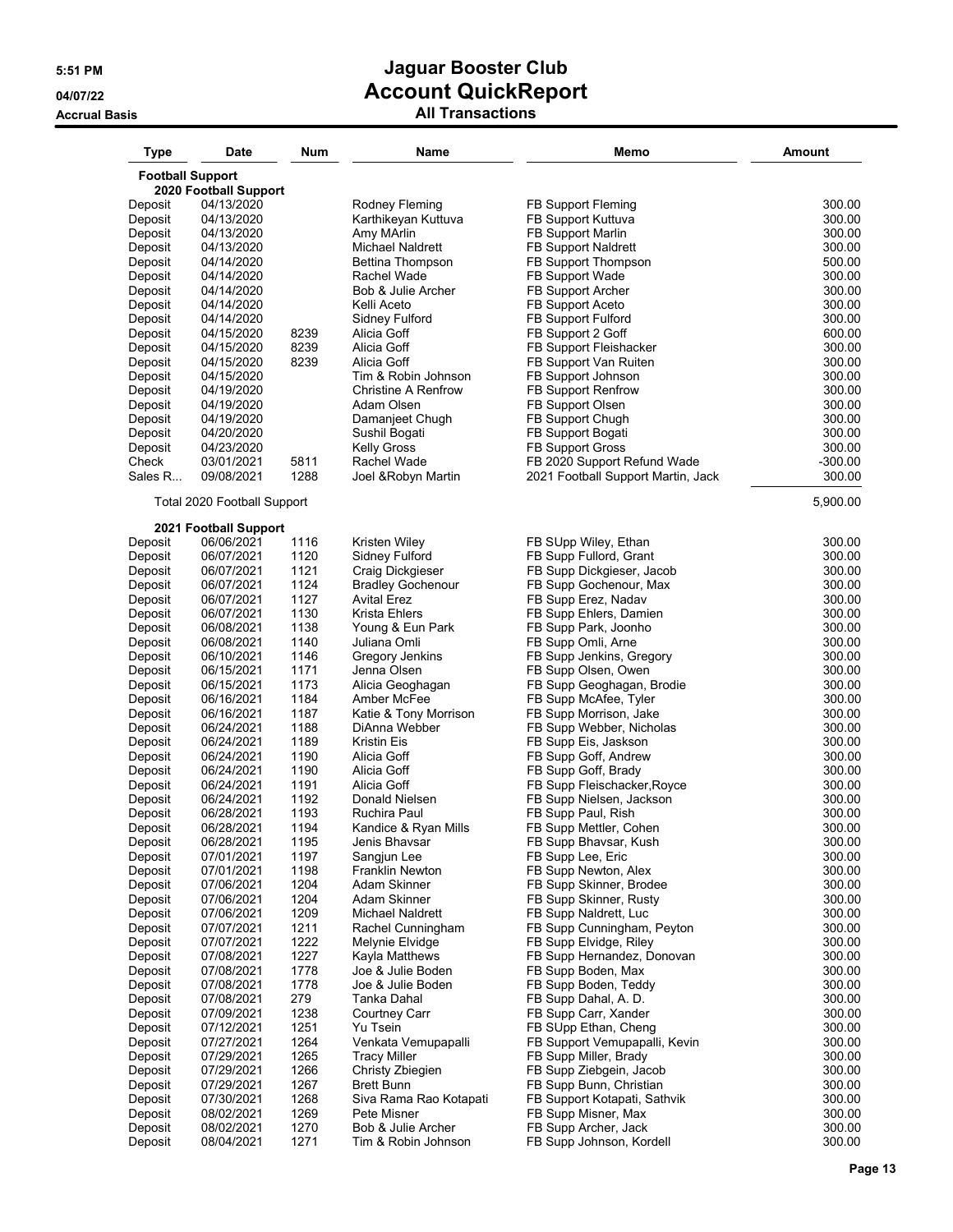| <b>Type</b> | Date                                          | Num                | Name                       | Memo                              | <b>Amount</b> |
|-------------|-----------------------------------------------|--------------------|----------------------------|-----------------------------------|---------------|
| Deposit     | 08/04/2021                                    | 1271               | Tim & Robin Johnson        | FB Supp Johnson, Koleman          | 300.00        |
| Deposit     | 08/04/2021                                    | 1272               | Kevin Funston              | FB Supp Funston, Benjamin         | 300.00        |
| Deposit     | 08/11/2021                                    | 1273               | Angela Battle              | FB Supp Battle, Eric Jr.          | 300.00        |
| Deposit     | 08/12/2021                                    | 332                | Umair Awan                 | FB Supp Awan, Yousuf              | 300.00        |
| Deposit     | 08/18/2021                                    | 1277               | Tracie Jackman             | FB Supp Jackman, Andrew           | 300.00        |
| Deposit     | 08/18/2021                                    | 1278               | Rachel Wade                | FB Supp Wade, Benjamin            | 300.00        |
| Deposit     | 08/21/2021                                    | 1279               | Kevin Luzan                | FB Support Luzan, Tyler           | 300.00        |
| Deposit     | 08/21/2021                                    | 1280               | <b>Christopher Fotos</b>   | FB Support Fotos, Tony            | 300.00        |
| Deposit     | 08/21/2021                                    | 1281               | Kennedy McGill             | FB Support McGill, Jackson        | 300.00        |
| Deposit     | 08/21/2021                                    | 1282               | <b>Bakary Traore</b>       | FB Support Traore, Rocco          | 300.00        |
| Deposit     | 08/23/2021                                    | 1283               | Swapna Rachamalla          | FB Supp Desai, Puneethsai         | 300.00        |
| Deposit     | 08/29/2021                                    | 1284               | Gina Fugua                 | FB Supp Fuqua, Carter             | 300.00        |
| Deposit     | 08/29/2021                                    | 1285               | Deana Harris               | FB Supp Harris, Auden             | 300.00        |
| Deposit     | 08/29/2021                                    | 1287               | Traci Rogstad-             | FB Supp Rogstad, JJ               | 300.00        |
| Deposit     | 09/01/2021                                    | 1318               | Amanda Fanaian             | FB Supp Scoville-Bucceri, Donovan | 300.00        |
| Deposit     | 09/07/2021                                    | 1353               | Karthikeyan Kuttuva        | FB Supp Kuttuva, Anirudh          | 300.00        |
| Deposit     | 09/08/2021                                    | 1362               | Jessica Lundeen            | FB Supp Sumbundu, Zachariah       | 300.00        |
| Deposit     | 09/08/2021                                    | 3243               | Joel & Robyn Martin        | FB Supp Martin, Jack              | 300.00        |
| Deposit     | 09/10/2021                                    | 1373               | <b>Scott Murray</b>        | FB Supp Murray, Connor            | 300.00        |
| Deposit     | 09/21/2021                                    | Inv 313            | Subbarao & Syamala Kala    | FB Supp KALAGARA, SAI             | 300.00        |
| Deposit     | 09/21/2021                                    | Inv 332            | Diana Albasha              | FB Supp SALAMEH, RAYAN            | 300.00        |
| Deposit     | 09/21/2021                                    | Inv 340            | Xiaojuan Huang             | FB Supp Wu, William               | 300.00        |
| Deposit     | 09/21/2021                                    | Inv <sub>321</sub> | Kennedy McGill             | FB Supp McGill, Kennedy           | 300.00        |
| Deposit     | 09/21/2021                                    | Inv 302            | Shannon & Christopher Ad   | FB Supp Adams, Declan             | 300.00        |
| Deposit     | 09/22/2021                                    | 325                | Mohamed & Farhita Jamal    | FB Supp Jamal Omar                | 300.00        |
| Deposit     | 09/26/2021                                    | Inv 304            | Joshua Bittner             | FB Supp Bittner, Tre              | 300.00        |
| Deposit     | 09/28/2021                                    | 1437               | Sajesh Saran               | FB SUpp Saran, Sidd               | 300.00        |
| Deposit     | 10/10/2021                                    | Inv339             | Kirsten Woodward           | FB Supp Woodward, Stephen         | 300.00        |
| Deposit     | 02/10/2022                                    | jd6y               | Cathie Carmical            | FB 2021 Team Fee                  | 300.00        |
|             | Total 2021 Football Support                   |                    |                            |                                   | 21,600.00     |
| Deposit     | 2022 Football Support<br>02/28/2022           | 1956               | Krista Ehlers              | FB 22 Support Ehlers, Damien      | 300.00        |
|             | Total 2022 Football Support                   |                    |                            |                                   | 300.00        |
|             |                                               |                    |                            |                                   |               |
| Deposit     | <b>Football Support - Other</b><br>05/09/2019 |                    | Bettina Thompson           | FB Support Thompson               | 300.00        |
| Deposit     | 05/14/2019                                    |                    | Kennedy McGill             | FB McGill 2019 Support            | 300.00        |
| Deposit     | 05/20/2019                                    |                    | Justin Goff                | FB Support Andrew & Brady Goff    | 600.00        |
| Deposit     | 05/22/2019                                    |                    | Veronica Clayton           | FB Support Clayton                | 300.00        |
| Deposit     | 05/27/2019                                    |                    | Aaron & Kimberly Blindheim | FB Support Blindheim              | 300.00        |
| Deposit     | 05/28/2019                                    |                    | Paula McAteer              | <b>FB Support McAteer</b>         | 300.00        |
| Deposit     | 06/05/2019                                    |                    | Karla & Chris DeLong       | FB 2019 Support DeLong            | 300.00        |
| Deposit     | 06/06/2019                                    |                    | Farhiya Jama               | FB Support Jama                   | 300.00        |
| Deposit     | 06/07/2019                                    |                    | Patrick & Brooke Mitchell  | FB Support Mitchell               | 300.00        |
| Deposit     | 06/10/2019                                    | 3339               | Young & Eun Park           | FB Support Park                   | 300.00        |
| Deposit     | 08/05/2019                                    |                    | Tony & Kelli Huemiller     | FB Support Huemiller              | 300.00        |
| Deposit     | 08/12/2019                                    |                    | Shannon & Christopher Ad   | FB Adams Support                  | 300.00        |
| Deposit     | 08/15/2019                                    |                    | Joni Halgren               | FB Halgren Support                | 300.00        |
| Deposit     | 08/19/2019                                    |                    | Dan Moren                  | FB Moren Support                  | 300.00        |
| Deposit     | 08/22/2019                                    |                    | Alexandra Aguilar Lopez    | FB Lopez Support                  | 300.00        |
| Deposit     | 08/22/2019                                    |                    | Melisa & John Charlton     | <b>FB Charlton Support</b>        | 300.00        |
| Deposit     | 08/23/2019                                    |                    | April Cunningham           | FB Cunningham Support             | 300.00        |
| Deposit     | 08/23/2019                                    |                    | <b>Mark Drees</b>          | FB Drees Support                  | 300.00        |
| Deposit     | 08/26/2019                                    |                    | Michael Naldrett           | FB Naldrett Support               | 300.00        |
| Deposit     | 08/26/2019                                    |                    | Amy MArlin                 | FB Marlin Support                 | 300.00        |
| Deposit     | 08/26/2019                                    |                    | Anthony Calozza            | FB Calozza Support                | 300.00        |
| Deposit     | 08/26/2019                                    |                    | Veronica Clayton           | FB Clayton Support                | 300.00        |
| Deposit     | 08/26/2019                                    | 1749               | Joe & Julie Boden          | FB Boden Support                  | 300.00        |
| Deposit     | 08/26/2019                                    | 5357               | Charles & Heather Church   | FB Church Support                 | 300.00        |
| Deposit     | 08/26/2019                                    | 5437               | Nichol & Jeffrey Dalziel   | FB Dalziel Support                | 300.00        |
| Deposit     | 08/26/2019                                    | 455                | Chris & Melissa Bissenden  | FB Bissenden Support              | 300.00        |
| Deposit     | 08/26/2019                                    | 357                | Sangjun Lee                | FB Lee Support                    | 300.00        |
| Deposit     | 08/28/2019                                    |                    | Adam Skinner               | FB Skinner Support                | 600.00        |
| Deposit     | 08/28/2019                                    |                    | Adam Olsen                 | FB Olsen Support                  | 300.00        |
| Deposit     | 08/28/2019                                    |                    | Laura Jenkins              | FB Jenkins Support                | 300.00        |
| Deposit     | 08/28/2019                                    |                    | Laura Jenkins              | FB Jenkins Support                | 300.00        |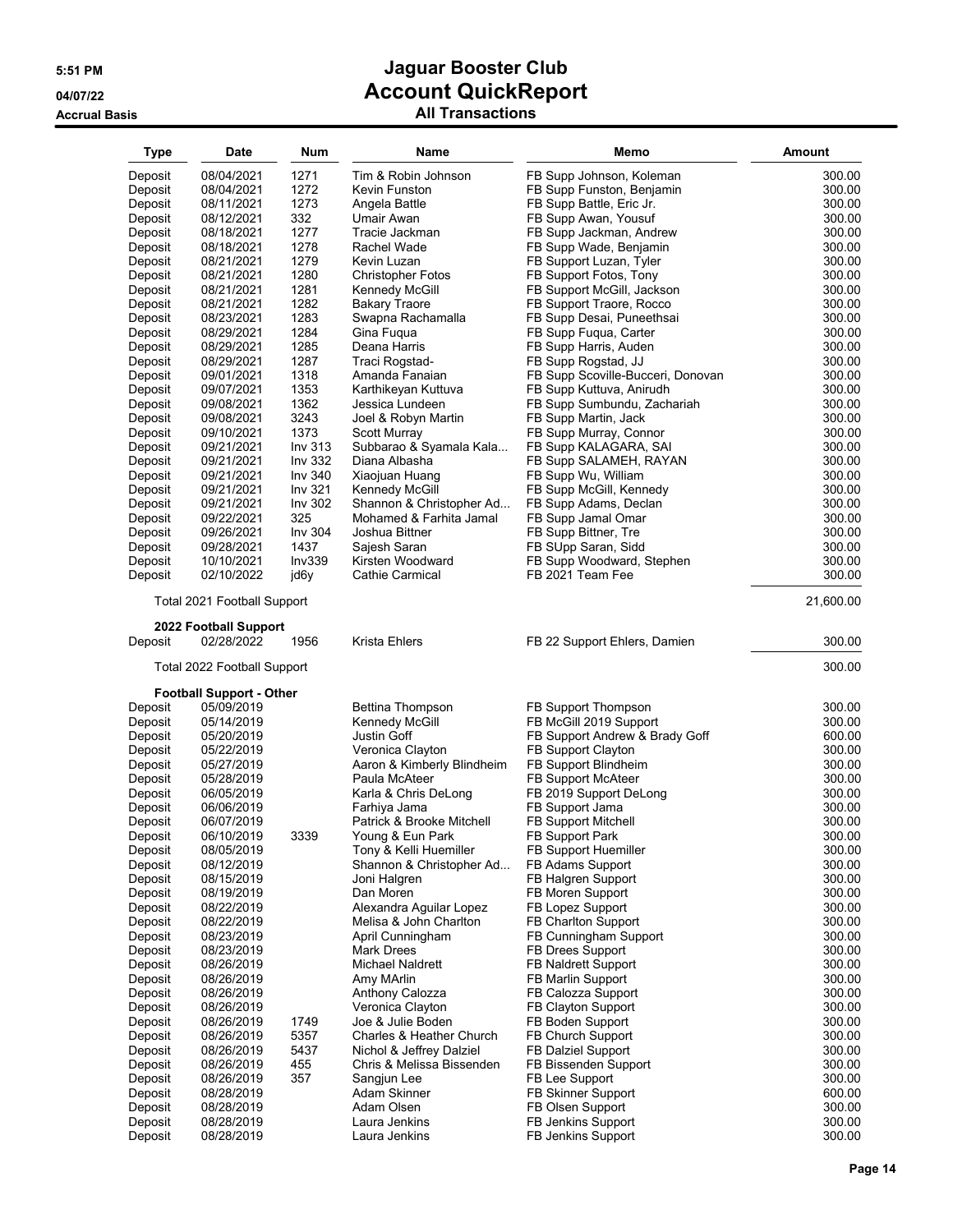#### **Accrual Basis All Transactions**

| <b>Type</b>    | Date                                  | Num          | Name                                                   | Memo                                  | <b>Amount</b>          |
|----------------|---------------------------------------|--------------|--------------------------------------------------------|---------------------------------------|------------------------|
| Deposit        | 08/28/2019                            |              | Brian & Kelli Anderson                                 | FB Anderson Support                   | 300.00                 |
| Deposit        | 08/28/2019                            |              | Shea Deneen                                            | FB Faildini Support                   | 300.00                 |
| Deposit        | 08/28/2019                            |              | ALISHA DETORRES                                        | FB DeTorres Support                   | 300.00                 |
| Deposit        | 08/28/2019                            |              | Sushil Bogati                                          | FB Bogati Support                     | 300.00                 |
| Deposit        | 08/30/2019                            |              | 'Ross Pulfer                                           | FB Pulfer Support                     | 300.00                 |
| Deposit        | 08/30/2019                            |              | Kelli Aceto                                            | FB Aceto Support                      | 300.00                 |
| Deposit        | 08/30/2019                            |              | Stephanie Goff                                         | FB Mitchell Support                   | 300.00                 |
| Deposit        | 08/31/2019                            |              | David Stolte                                           | FB Stolte Support                     | 300.00                 |
| Deposit        | 08/31/2019                            |              | Katherince Scott                                       | FB Scott Support                      | 300.00                 |
| Deposit        | 09/01/2019                            |              | Traci Rogstad                                          | FB Rogstad Support                    | 300.00                 |
| Deposit        | 09/01/2019                            |              | <b>Bradley Gochenour</b>                               | FB Gochenour Support                  | 300.00                 |
| Deposit        | 09/01/2019                            |              | Jamal Fanaian                                          | FB Banaian Support                    | 300.00                 |
| Deposit        | 09/03/2019                            |              | Kevin Luzan                                            | FB Luzan Support                      | 300.00                 |
| Deposit        | 09/03/2019                            |              | Adriana Madison                                        | FB Madison Support                    | 300.00                 |
| Deposit        | 09/03/2019                            | 7084         | Roxana Palacios                                        | FB Palacios Support                   | 300.00                 |
| Deposit        | 09/03/2019                            | 3055         | Soloman & Sue Kim                                      | FB Kim Support                        | 300.00                 |
| Deposit        | 09/04/2019                            |              | Renae & Matt Penhollow                                 | FB Penhollow Support                  | 300.00                 |
| Check          | 09/05/2019                            | 5511         | Veronica Clayton                                       | FB Clayton Support                    | $-300.00$              |
| Deposit        | 09/05/2019                            | 7933         | Posheng Lu & Lien Nguyen                               | FB Lee, Anthony & Anderson Support    | 600.00                 |
| Deposit        | 09/05/2019                            | 9558         | Tim & Robin Johnson                                    | FB Johnson Support                    | 300.00                 |
| Deposit        | 09/05/2019                            | 1025         | Rachel Wade                                            | FB Nathan Craig & Ben Wade Supp       | 200.00                 |
| Deposit        | 09/06/2019                            |              | Troy Olson & Jeannie Chung                             | FB Olson Support                      | 300.00                 |
| Deposit        | 09/06/2019                            | 565          | Ravindra & Loonam Wayse                                | FB Wayse Support                      | 300.00                 |
| Deposit        | 09/08/2019                            |              | <b>Bunsong Pumma</b>                                   | FB Pumma Support                      | 300.00                 |
| Deposit        | 09/11/2019                            | 1376         | Karla Alzate                                           | FB Alzate Support                     | 150.00                 |
| Deposit        | 09/13/2019                            |              | Ana Minerva Navarrete                                  | FB Navarrete Support                  | 300.00                 |
| Check          | 09/17/2019                            | Debit        | North Creek High School A                              | FB Player Fee & ASB                   | $-214.00$              |
| Deposit        | 10/03/2019                            |              | Kirsten Woodward                                       | FB Woodward Support                   | 600.00                 |
| Deposit        | 10/18/2019                            | 1379         | Karla Miramotes Alzate                                 | FB Miramontes Support                 | 150.00                 |
| Deposit        | 10/24/2019                            |              | Ravi Sankar                                            | FB Sankar Support                     | 300.00                 |
|                | <b>Total Football Support - Other</b> |              |                                                        |                                       | 17,986.00              |
|                | <b>Total Football Support</b>         |              |                                                        |                                       | 45,786.00              |
| Meals          |                                       |              |                                                        |                                       |                        |
|                | <b>Away Meals</b>                     |              |                                                        |                                       |                        |
| Bill           | 09/29/2017                            | 9.29.1       | Veronica Clayton-Reimburse                             | FB Subway away game                   | $-267.75$              |
| Bill           | 10/13/2017                            | 10.13        | Karen Bronson                                          | FB Lunch Reimbursement                | -58.30                 |
| Bill           | 10/23/2017                            | 237924       | Kelli Huemiller-Reimburse<br>John or Melisa Charlton-R | FB Food Reimburse                     | $-131.78$<br>$-135.47$ |
| Check          | 09/05/2018                            | 5220<br>5270 |                                                        | FB 8/31 Away Game Food                |                        |
| Check<br>Check | 10/30/2018                            | 5281         | Paula McAteer                                          | FB Away Meals                         | -683.42<br>$-131.48$   |
| Bill           | 11/14/2018                            | 08051        | April Cunningham-Reimbur<br>April Cunningham-Reimbur   | FB away game<br>FB 7 on 7 Subway meal |                        |
| Bill           | 08/05/2019<br>09/24/2019              | 0924A        | Sushil Bogati-Reimburse                                | FB Away Meals                         | $-195.07$<br>-281.07   |
| Bill           | 09/30/2019                            | 09301        | Paula McAteer                                          | FB Away Meals                         | $-1,143.68$            |
| Check          | 10/18/2019                            | 5546         | Sushil Bogati-Reimburse                                | FB Away Meals                         | -405.80                |
| Bill           | 11/15/2019                            | 11151        | Felipe & Roxana Palacios-                              | FB Away Meals 9.13.19                 | $-58.40$               |
| Bill           | 10/12/2021                            | 91821        | Ruchira Paul                                           | FB C'da travel Pizza and water        | $-858.88$              |
| Bill           | 10/26/2021                            | 10262        | Julie Boden Reimburse                                  | FB Away Food                          | $-2,467.57$            |
| Check          | 11/18/2021                            | 5952         | Mac Clark                                              | <b>FB Kennewick Dinner</b>            | -716.11                |
| Bill           | 11/23/2021                            | 11232        | Julie Boden Reimburse                                  | FB Playoffs Panera Bread              | -722.78                |
| Bill           | 11/23/2021                            | 11232        | Julie Boden Reimburse                                  | FB Playoffs OJ Cups                   | -11.68                 |
| Bill           | 11/23/2021                            | 11232        | Julie Boden Reimburse                                  | FB Playoffs Fred Meyer                | -51.05                 |
| Bill           | 11/23/2021                            | 11232        | Julie Boden Reimburse                                  | FB Playoffs Costco                    | -211.74                |
| Bill           | 11/23/2021                            | 11232        | Julie Boden Reimburse                                  | FB Playoffs Costco                    | $-226.99$              |
| Bill           | 11/23/2021                            | 11232        | Julie Boden Reimburse                                  | FB Playoffs Jimmy Johns               | $-1,005.55$            |
| Bill           | 11/23/2021                            | 11232        | Julie Boden Reimburse                                  | FB Playoffs Costoc                    | $-333.13$              |
| Bill           | 11/23/2021                            | 11232        | Julie Boden Reimburse                                  | FB Playoffs Costoc                    | $-48.00$               |
| Bill           | 11/23/2021                            | 11232        | Julie Boden Reimburse                                  | FB Playoffs domino's                  | $-229.15$              |
|                |                                       |              |                                                        |                                       |                        |

Total Away Meals -10,374.85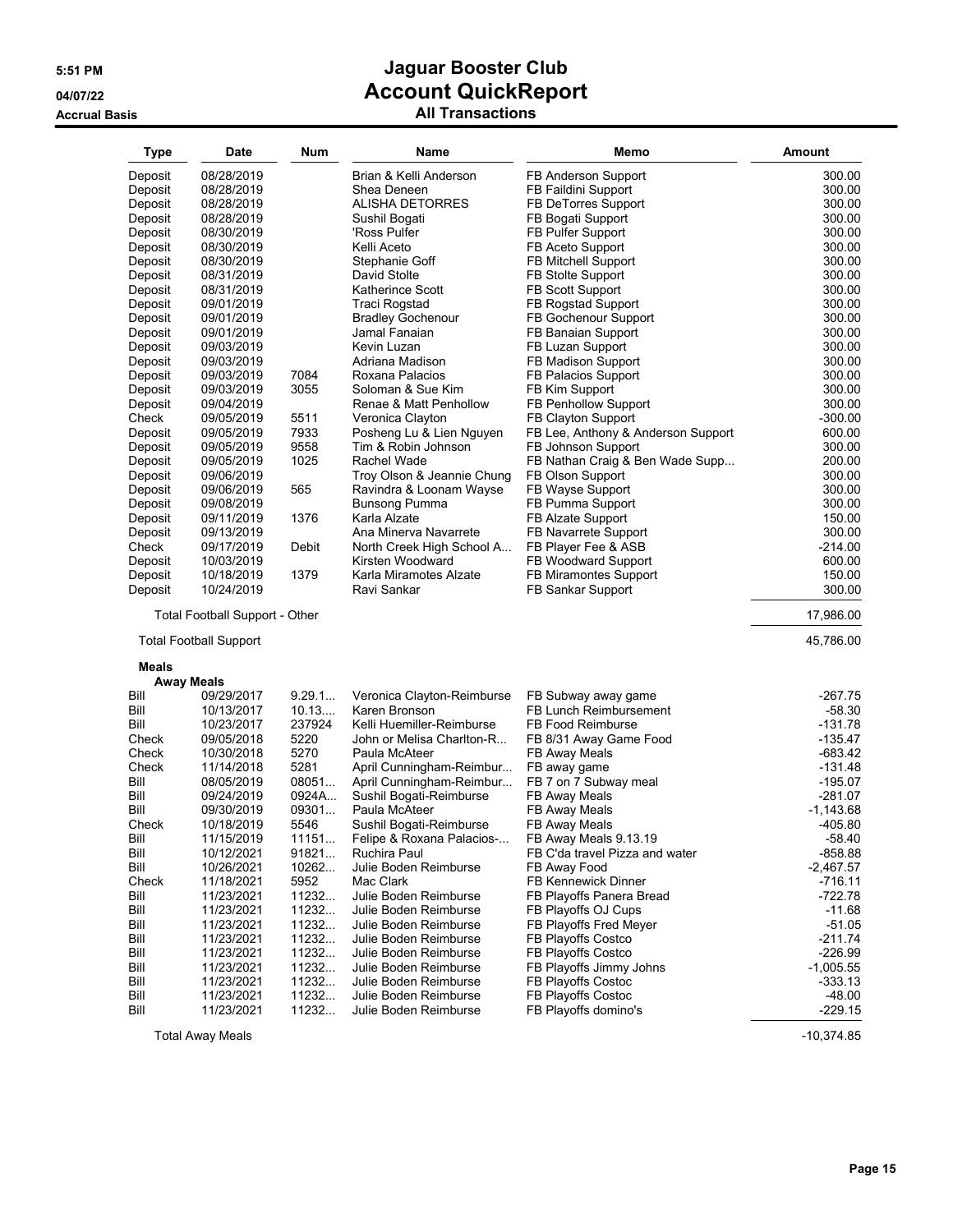| <b>Type</b>        | Date                               | Num     | Name                       | Memo                               | Amount       |
|--------------------|------------------------------------|---------|----------------------------|------------------------------------|--------------|
|                    | <b>Halftime Nourishment</b>        |         |                            |                                    |              |
| Check              | 10/30/2018                         | 5270    | Paula McAteer              | Halftime nourishment               | $-957.07$    |
| Bill               | 09/22/2019                         | 09221   | Karla & Chris DeLong       | FB 1/2 time nourishment            | -503.69      |
| Bill               | 09/30/2019                         | 09301   | Paula McAteer              | FB 1/2 time nurishment             | -711.61      |
| Check              | 10/29/2019                         | 5562    | Karla & Chris DeLong       | FB 1/2 Time Noursihment            | -457.76      |
| Check              | 11/18/2019                         | 5583    | Paula McAteer              | FB 1/2time nourishment             | $-337.84$    |
| Bill               | 10/21/2021                         | 30431   | <b>BSN Sports, LLC</b>     | FB G Series Perfomance Package     | $-1,104.52$  |
| Bill               | 10/26/2021                         | 10262   | Julie Boden Reimburse      | FB 1/2 Time Nourishment            | $-1,089.10$  |
| Bill               | 11/23/2021                         | 11232   | Julie Boden Reimburse      | FB 1/2time meals Costco            | $-162.86$    |
| Bill               | 12/01/2021                         | 20394   | Mac Clark                  | <b>FB Gatorade Packs</b>           | $-775.00$    |
|                    | <b>Total Halftime Nourishment</b>  |         |                            |                                    | $-6,099.45$  |
| <b>Team Meals</b>  |                                    |         |                            |                                    |              |
| Bill               | 09/17/2017                         | 9.16.1  | Brent or Heather Heaton R  | 9/16/17 FB Breakfast Reimbursement | -337.05      |
| Check              | 09/25/2017                         | 5041    | Brent or Heather Heaton R  | FB Breakfast 9/23/17               | -146.59      |
| Deposit            | 06/04/2018                         | 4658    | Michael & Kathleen Armstr  | FB Food Donation to Be Reimbursed  | 246.49       |
| Check              | 06/06/2018                         | 5176    | Michael & Kathleen Armstr  | FB Food Reimbursement, Camp, 2/    | -236.37      |
| Deposit            | 08/22/2018                         | 7038    | Mito Corporation DBA Viva  | FB food donation                   | 100.00       |
| Check              | 09/05/2018                         | 5223    | April Cunningham-Reimbur   | FB Dinner 8/30/18                  | $-93.31$     |
| Check              | 09/11/2018                         | 5226    | April Cunningham-Reimbur   | FB Food team meals                 | $-164.10$    |
| Bill               | 09/19/2018                         |         | Veronica Clayton-Reimburse | FB 9/13/18 Dinner                  | $-283.72$    |
| Check              | 11/02/2018                         | 5274    | Veronica Clayton-Reimburse | FB Dinner                          | $-546.17$    |
| Check              | 11/14/2018                         | 5281    | April Cunningham-Reimbur   | FB Beverages for team dinner       | $-58.10$     |
| Check              | 09/17/2019                         | 5517    | Veronica Clayton-Reimburse | FB Team Meal                       | $-250.75$    |
| Check              | 11/18/2019                         | 5583    | Paula McAteer              | <b>FB Team Meals</b>               | $-210.24$    |
|                    | <b>Total Team Meals</b>            |         |                            |                                    | $-1,979.91$  |
| Bill               | <b>Meals - Other</b><br>03/22/2022 | 91647   | <b>BSN Sports, LLC</b>     | <b>FB Gatorade Bars</b>            | $-1,425.95$  |
|                    | <b>Total Meals - Other</b>         |         |                            |                                    | $-1,425.95$  |
| <b>Total Meals</b> |                                    |         |                            |                                    | $-19,880.16$ |
|                    | <b>Pictures/Streaming</b>          |         |                            |                                    |              |
| Check              | 09/28/2017                         | 5043    | John or Melisa Charlton-R  | FB Video camera equipment          | -219.09      |
| Check              | 10/15/2018                         | 5262    | Andrew Ferng               | FB HDMI Cable for EZ Camera        | $-43.97$     |
| Check              | 09/10/2019                         | 5513    | Andrew Ferng               | FB Video Equipment                 | $-77.68$     |
| Bill               | 11/15/2019                         | 11151   | Andrew Ferng               | FB Equipment for HUDL              | $-46.34$     |
| Check              | 03/08/2021                         | 5817    | <b>Bob Huntzberger</b>     | FB 3/12/21 Game Photographer       | $-500.00$    |
| Bill               | 04/07/2021                         | 04072   | Andrew Ferng               | FB Streaming Equipment             | $-771.64$    |
| Bill               | 04/07/2021                         | 04072   | Karla & Chris DeLong       | FB Camera & Lense Rentals          | $-605.55$    |
| Bill               | 10/06/2021                         | 14110   | Winners Sportswear Inc.    | FB Banners 14                      | $-385.42$    |
| Bill               | 11/01/2021                         | 11012   | Andrew Ferng               | FB Filming Equipment               | $-208.74$    |
| Bill               | 12/06/2021                         | 12062   | Karla DeLong               | FB Camera Rental                   | $-2,312.83$  |
| Bill               | 12/14/2021                         | 12142   | Andrew Ferng               | FB Film Hotspot and hardware       | $-12.82$     |
| Bill               | 03/31/2022                         | 03312   | <b>Andrew Ferng</b>        | FB End Zone Sun Shade              | $-16.00$     |
|                    | <b>Total Pictures/Streaming</b>    |         |                            |                                    | $-5,200.08$  |
| <b>Player Gear</b> |                                    |         |                            |                                    |              |
| Bill               | 10/27/2017                         |         | Siri Brusa-Reimburse       | <b>FB Pink Socks</b>               | -173.25      |
| Bill               | 04/05/2018                         | 18-0036 | K & S Sports Promotions, I | FB 42 lifting T-shirts             | $-529.00$    |
| Deposit            | 05/30/2018                         |         | Football                   | FB Player Packs                    | 1,800.00     |
| Deposit            | 05/30/2018                         |         | Football                   | FB Player Packs                    | 350.00       |
| Deposit            | 05/30/2018                         |         | Football                   | FB Player Packs Square             | 651.07       |
| Bill               | 05/30/2018                         | 18-0127 | K & S Sports Promotions, I | FB Player Packs                    | $-5,771.00$  |
| Deposit            | 06/04/2018                         |         | Football                   | <b>Player Packs</b>                | 400.00       |
| Deposit            | 06/27/2018                         |         | Football                   | FB Camp & player pack fee          | 47.58        |
| Deposit            | 06/28/2018                         |         | Football                   | <b>Player Pack</b>                 | 50.00        |
| Deposit            | 06/28/2018                         |         | Football                   | FB Player PAcks                    | 100.00       |
| Deposit            | 07/16/2018                         |         | Football                   | FB 3 player packs                  | 150.00       |
| Check              | 07/31/2018                         | 5207    | Riddell                    | <b>SM Stickers</b>                 | 0.00         |
| Deposit            | 08/22/2018                         |         | Football                   | 4 player packs                     | 200.00       |
| Deposit            | 08/22/2018                         |         | Football                   | FB carnival T & Shorts sale        | 341.10       |
| Deposit            | 08/22/2018                         |         | Football                   | FB Carnival T's & Shorts           | 48.90        |
| Deposit            | 08/22/2018                         |         | Football                   | FB Player PAcks                    | 50.00        |
| Deposit            | 09/11/2018                         |         | Football                   | FB 2 Player packs                  | 100.00       |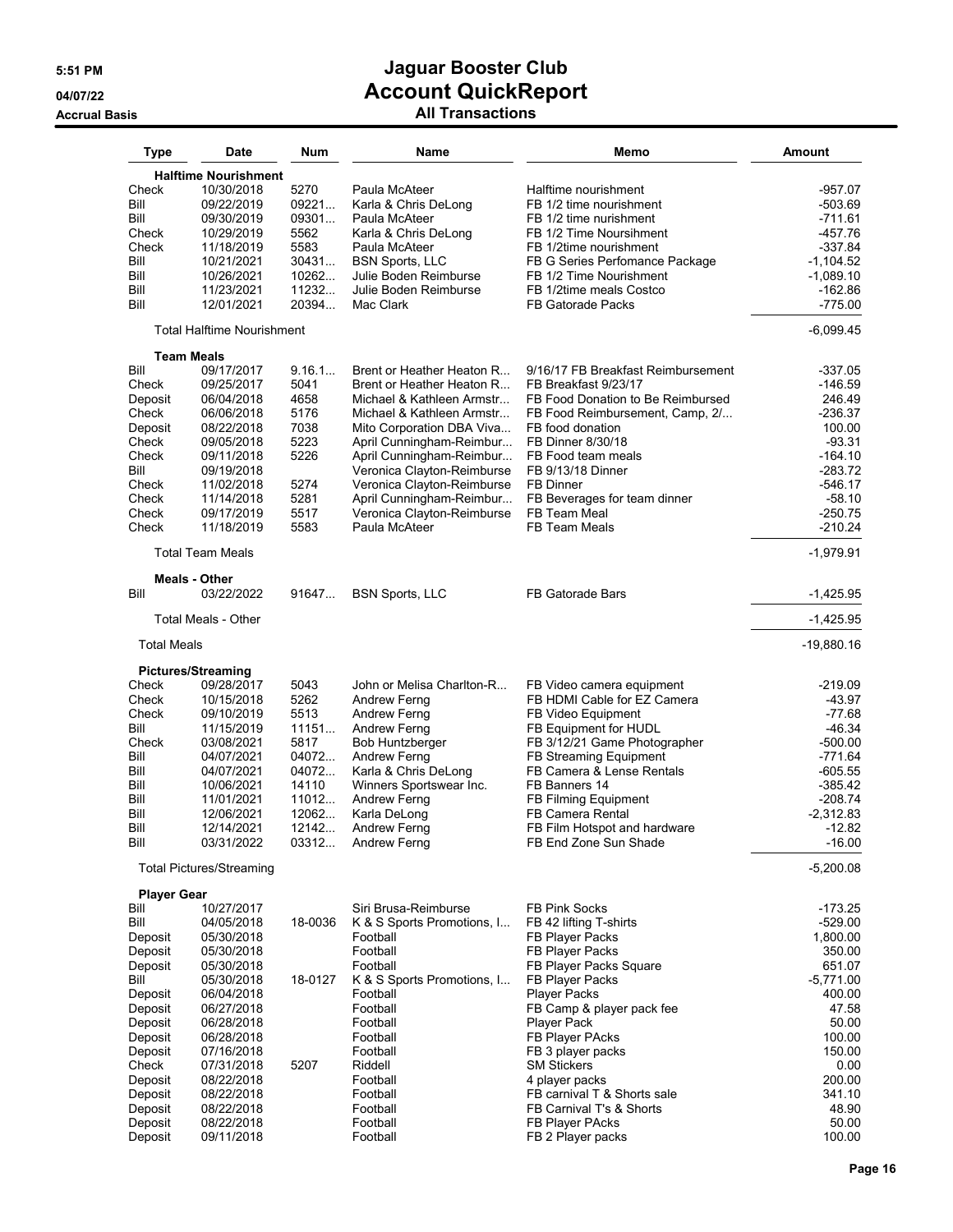#### **Accrual Basis All Transactions**

| Type                     | <b>Date</b>                     | <b>Num</b>   | Name                        | Memo                                | Amount       |
|--------------------------|---------------------------------|--------------|-----------------------------|-------------------------------------|--------------|
| Deposit                  | 09/24/2018                      | 1755         | Football                    | FB Player Pack                      | 50.00        |
| Check                    | 10/10/2018                      | 5259         | Karla & Chris DeLong        | <b>FB Pink Socks</b>                | $-174.82$    |
| Bill                     | 06/14/2019                      | 19-0211      | K & S Sports Promotions, I  | <b>FB Players Gear</b>              | -5,235.90    |
| Deposit                  | 12/05/2019                      |              | <b>WAYDE S KNOWLES</b>      | <b>BBB Player Gear</b>              | 174.00       |
| Bill                     | 12/13/2019                      | 19-0298      | K & S Sports Promotions, I  | FB Player of game shirts            | $-320.00$    |
| Bill                     | 07/01/2020                      | 19-0636      | K & S Sports Promotions, I  | FB Player Gear                      | $-5,386.00$  |
| Check                    | 02/11/2021                      | Debit        | Costco                      | FB Face Masks                       | -22.02       |
| Check                    | 09/01/2021                      | 5910         | Mac Clark                   | <b>FB Socks</b>                     | $-38.57$     |
| Bill                     | 09/07/2021                      | 21-289       | K & S Sports Promotions, I  | FB Player Packs (110qty)            | $-10,000.00$ |
| <b>Total Player Gear</b> |                                 |              |                             |                                     | $-23,137.91$ |
|                          | Year End Party (Trophies, gifts |              |                             |                                     |              |
| Check                    | 11/20/2017                      | 5064         | Karla DeLong                | Reimburse FB Pictures \$71.32 of \$ | $-71.32$     |
| Bill                     | 11/30/2017                      | Trophi       | April Cunningham-Reimbur    | <b>FB</b> Trophies                  | $-134.20$    |
| Check                    | 08/02/2018                      | 5210         | Veronica Clayton-Reimburse  | FB Trophy                           | $-219.80$    |
| Check                    | 09/11/2018                      | 5227         | Veronica Clayton-Reimburse  | FB Perpetual Trophy                 | $-219.80$    |
| Bill                     | 10/04/2018                      | 20340        | Northwest Trophies & Awa    | FB perpetual trophy                 | $-19.80$     |
| Check                    | 10/30/2018                      | 5270         | Paula McAteer               | Sr Night                            | $-38.93$     |
| Check                    | 11/09/2018                      | Debit        | Northwest Trophies & Awa    | <b>FB Trophies</b>                  | $-247.50$    |
| Check                    | 11/09/2018                      | Debit        | <b>Dollar Tree</b>          | <b>FB Banquet Supplies</b>          | $-31.30$     |
| Check                    | 11/09/2018                      | Debit        | <b>Dollar Tree</b>          | <b>FB Banquet Supplies</b>          | $-95.99$     |
| Check                    | 11/09/2018                      | Debit        | Northwest Trophies & Awa    | <b>FB</b> Trophies                  | -593.03      |
| Check                    | 11/13/2018                      | Debit        | Party City                  | <b>FB Banquet Supplies</b>          | -42.21       |
| Bill                     | 12/02/2018                      | FB Fo        | Karla & Chris DeLong        | FB BAnquet Food & Poster            | $-141.11$    |
| Check                    | 12/05/2018                      | 5307         | John or Melisa Charlton-R   | <b>FB Party Pictures</b>            | $-31.43$     |
| Bill                     | 07/23/2019                      | 07231        | Karla & Chris DeLong        | FB Perpetual Plaque                 | $-699.90$    |
| Check                    | 07/30/2019                      | Debit        | <b>High Trek Ventures</b>   | FB Laser Tag                        | $-1,291.68$  |
| Bill                     | 09/05/2019                      | 0905F        | Karla & Chris DeLong        | FB Sr Night Supplies                | $-115.81$    |
| Bill                     | 09/22/2019                      | 0922S        | Karla & Chris DeLong        | FB Sr. Night                        | $-577.83$    |
| Check                    | 10/31/2019                      | Debit        | Party City                  | FB Balloon Arch Sr. Night           | $-378.33$    |
| Check                    | 11/20/2019                      | Debit        | Costco                      | FB Banquet                          | $-91.10$     |
| Check                    | 11/21/2019                      | 5586         | <b>Smart Foodservice</b>    | FB Banquet Food                     | $-717.22$    |
| Check                    | 11/22/2019                      | 5606         | Merri Lynn Leslie-Reimburse | FB Banquet Expenses                 | $-239.77$    |
| Check                    | 11/22/2019                      | Debit        | Northwest Trophies & Awa    | FB Banguet Awards                   | $-627.67$    |
| Check                    | 11/22/2019                      | Debit        | Dollar Tree                 | FB Banquet                          | -5.46        |
| Check                    | 11/22/2019                      | Debit        | Costco                      | FB Banquet                          | $-252.31$    |
| Check                    | 12/04/2019                      | Debit        | Northwest Trophies & Awa    | FB Trophy                           | $-181.50$    |
| Check                    | 01/06/2020                      | <b>Debit</b> | Northwest Trophies & Awa    | FB Challenge Coins                  | $-367.41$    |
| Check                    | 03/17/2021                      | Transfer     | Alicia Goff-Reimburse       | FB Sr. Parent Flowers               | $-204.62$    |
| Bill                     | 05/02/2021                      | 12675        | Winners Sportswear Inc.     | FB Name on Sr. Jerseys              | $-79.27$     |
| Bill                     | 05/06/2021                      | 214382       | Northwest Trophies & Awa    | FB Coins & Awards                   | -489.17      |
| Check                    | 05/31/2021                      | Debit        | <b>BSN Sports, LLC</b>      | FB Gifts Sr. Jersey                 | $-2,090.94$  |
| Check                    | 10/12/2021                      | Debit        | Hmong Highlands             | Sr Flowers & Volonteer Flowers      | -371.28      |
| Check                    | 10/12/2021                      | Debit        | Hmong Highlands             | Sr. & volunteer Flowers             | $-65.52$     |
| Check                    | 11/18/2021                      | 5953         | Kandice & Ryan Mills        | FB Cupcakes for cancelled banquet   | -447.82      |
| Bill                     | 11/22/2021                      | 11222        | <b>Scott Newton</b>         | FB Sr. Coins                        | $-664.50$    |
| Check                    | 11/23/2021                      | 5959         | Northwest Trophies & Awa    | FB Plaque & Perpetual Award         | $-429.80$    |
| Bill                     | 12/06/2021                      | 12062        | Karla DeLong                | FB Sr. Posters                      | $-149.50$    |
| Check                    | 03/01/2022                      | Debit        | Northwest Trophies & Awa    | FB Perpetual Award Updates          | $-323.40$    |
| Check                    | 03/02/2022                      | Debit        | Northwest Trophies & Awa    | FB4 Perpetual Award Updates         | $-323.40$    |

Total Year End Party (Trophies, gifts -13,071.63